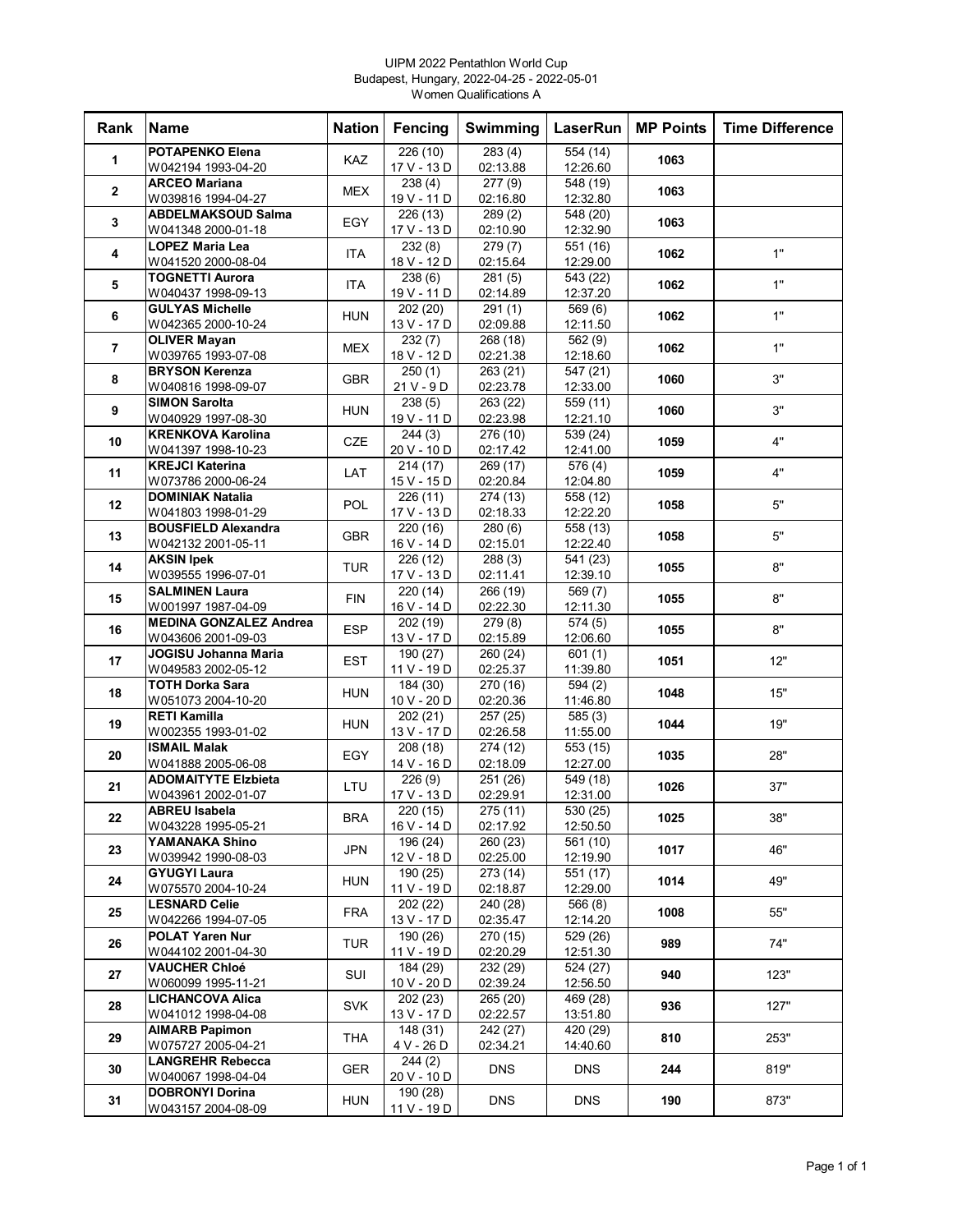### UIPM 2022 Pentathlon World Cup Budapest, Hungary, 2022-04-25 - 2022-05-01 Women Qualifications B

| Rank                    | <b>Name</b>                                   | <b>Nation</b> | Fencing                 | Swimming                          | LaserRun                          | <b>MP Points</b> | <b>Time Difference</b> |
|-------------------------|-----------------------------------------------|---------------|-------------------------|-----------------------------------|-----------------------------------|------------------|------------------------|
| 1                       | <b>KANDIL Amira</b>                           | EGY           | 250(1)                  | 281 (10)                          | 535 (19)                          | 1066             |                        |
|                         | W042925 2003-02-20                            |               | $20V - 9D$              | 02:14.68                          | 12:45.60                          |                  |                        |
| $\mathbf{2}$            | <b>BAUER Blanka</b><br>W062988 2005-07-21     | <b>HUN</b>    | 194 (24)<br>12 V - 17 D | $\overline{275}$ (17)<br>02:17.75 | 593(1)<br>11:47.00                | 1062             | 4"                     |
| 3                       | <b>MICHELI Elena</b><br>W040837 1999-04-29    | <b>ITA</b>    | 229(9)<br>17 V - 12 D   | 291(3)<br>02:09.60                | 537 (16)<br>12:43.80              | 1057             | 9"                     |
| 4                       | <b>MERCURI Beatrice</b>                       | ITA           | 236(5)                  | 284(7)                            | 537 (17)                          | 1057             | 9"                     |
|                         | W040843 1999-12-31                            |               | 18 V - 11 D             | 02:13.14                          | 12:43.90                          |                  |                        |
| 5                       | <b>WHITAKER Emma</b><br>W044100 2001-05-05    | <b>GBR</b>    | 250(2)<br>$20V - 9D$    | $\overline{279}$ (12)<br>02:15.92 | 528 (20)<br>12:52.90              | 1057             | 9"                     |
| 6                       | <b>ERDOS Rita</b>                             | <b>HUN</b>    | 229 (10)                | 265 (26)                          | 562(7)                            | 1056             | 10"                    |
| $\overline{\mathbf{r}}$ | W043163 2002-07-23<br><b>GREEN Olivia</b>     | <b>GBR</b>    | 17 V - 12 D<br>222 (12) | 02:22.51<br>278 (14)              | 12:18.10<br>556 (9)               | 1056             | 10"                    |
|                         | W042115 1999-11-23                            |               | 16 V - 13 D             | 02:16.35                          | 12:24.10                          |                  |                        |
| 8                       | <b>SERAPINAITE leva</b><br>W039668 1995-02-04 | LTU           | 229(8)<br>17 V - 12 D   | 287(6)<br>02:11.79                | 535 (18)<br>12:45.20              | 1051             | 15"                    |
| 9                       | <b>OLIVER Catherine Mayran</b>                | <b>MEX</b>    | 236(7)                  | 261 (27)                          | 552 (11)                          | 1049             | 17"                    |
|                         | W046603 2001-08-22<br><b>GUZI Blanka</b>      |               | 18 V - 11 D<br>201 (21) | 02:24.71<br>279 (13)              | 12:28.80<br>566(5)                |                  |                        |
| 10                      | W041178 1999-05-14                            | <b>HUN</b>    | 13 V - 16 D             | 02:15.93                          | 12:14.10                          | 1046             | 20"                    |
|                         | <b>UCHIDA Misaki</b>                          |               | 215(13)                 | 292(2)                            | 539 (15)                          |                  |                        |
| 11                      | W044959 1998-03-18                            | <b>JPN</b>    | 15 V - 14 D             | 02:09.26                          | 12:41.40                          | 1046             | 20"                    |
| 12                      | <b>NOVOTNA Veronika</b>                       | <b>CZE</b>    | 201 (18)                | 282(8)                            | 563 (6)                           | 1046             | 20"                    |
|                         | W042326 2000-11-11                            |               | 13 V - 16 D             | 02:14.28                          | 12:17.80                          |                  |                        |
| 13                      | <b>OTEIZA Marie</b><br>W039494 1994-01-29     | <b>FRA</b>    | 236(6)<br>18 V - 11 D   | 287(5)<br>02:11.78                | $\overline{522}$ (22)<br>12:58.30 | 1045             | 21"                    |
|                         | <b>BRASSIL Sive</b>                           |               | 222 (11)                | 281(11)                           | 541 (14)                          |                  |                        |
| 14                      | W038948 1994-02-18                            | <b>IRL</b>    | 16 V - 13 D             | 02:14.73                          | 12:39.70                          | 1044             | 22"                    |
| 15                      | <b>EUDES Anais</b>                            | <b>BEL</b>    | 208(17)                 | 271 (21)                          | 561(8)                            | 1040             | 26"                    |
|                         | W057136 1989-09-28                            |               | 14 V - 15 D             | 02:19.90                          | 12:19.60                          |                  |                        |
| 16                      | <b>VEGA Tamara</b><br>W039422 1993-03-14      | <b>MEX</b>    | 208 (14)<br>14 V - 15 D | 281(9)<br>02:14.57                | 549 (12)<br>12:31.80              | 1038             | 28"                    |
| 17                      | <b>TAMASAUSKAITE Aurelija</b>                 | LTU           | 201 (19)                | 255(29)                           | 581(2)                            | 1037             | 29"                    |
|                         | W040255 1996-05-22                            |               | 13 V - 16 D             | 02:27.85                          | 11:59.60                          |                  |                        |
| 18                      | <b>BARTA Luca</b>                             | <b>HUN</b>    | $\overline{208}$ (16)   | $\overline{275}$ (16)             | $\overline{553}$ (10)             | 1036             | 30"                    |
|                         | W041808 1999-10-04<br><b>NOWACKA Oktawia</b>  |               | 14 V - 15 D<br>236(3)   | 02:17.73<br>271 (20)              | 12:27.60<br>526 (21)              |                  |                        |
| 19                      | W038035 1991-01-02                            | POL           | 18 V - 11 D             | 02:19.76                          | 12:54.30                          | 1033             | 33"                    |
|                         | <b>EGLOFF Lea</b>                             |               | 187(27)                 | 273 (18)                          | 569(4)                            |                  |                        |
| 20                      | W042141 2000-08-07                            | SUI           | 11 V - 18 D             | 02:18.57                          | 12:11.70                          | 1029             | 37"                    |
| 21                      | <b>JURT Anna</b>                              | SUI           | 194 (26)                | 250(30)                           | $\overline{580}$ (3)              | 1024             | 42"                    |
|                         | W042140 2001-12-28<br><b>MORSY Haydy</b>      |               | 12 V - 17 D<br>236(4)   | 02:30.26<br>258(28)               | 12:00.50<br>521(24)               |                  |                        |
| 22                      | W040244 1999-09-18                            | EGY           | 18 V - 11 D             | 02:26.24                          | 12:59.80                          | 1015             | 51"                    |
|                         | <b>WALSER Julie</b>                           |               | 201(20)                 | 267 (24)                          | 545 (13)                          |                  |                        |
| 23                      | W043518 2001-09-17                            | <b>GER</b>    | 13 V - 16 D             | 02:21.94                          | 12:35.20                          | 1013             | 53"                    |
| 24                      | <b>SHIBATA Hana</b>                           | <b>JPN</b>    | 194 (23)                | 288(4)                            | 514 (26)                          | 996              | 70"                    |
|                         | W041858 2002-02-25                            |               | 12 V - 17 D             | 02:11.12                          | 13:06.40                          |                  |                        |
| 25                      | <b>PAPOLCZI Emilia</b><br>W043206 2000-08-19  | <b>HUN</b>    | 180 (28)<br>10 V - 19 D | 294(1)<br>02:08.28                | 521 (23)<br>12:59.20              | 995              | 71"                    |
|                         | NIEDZIALKOWSKA Daria                          |               | 208 (15)                | 275 (15)                          | 507 (27)                          |                  |                        |
| 26                      | W045459 2000-07-09                            | <b>POL</b>    | 14 V - 15 D             | 02:12.96                          | 13:13.70                          | 990              | 76"                    |
| 27                      | <b>ARMANAZQUI MARTINA</b>                     | ARG           | 194 (25)                | 272 (19)                          | 516 (25)                          | 982              | 84"                    |
|                         | W043551 2002-10-30                            |               | 12 V - 17 D             | 02:19.01                          | 13:04.50                          |                  |                        |
| 28                      | <b>ESZES Noemi</b>                            | <b>HUN</b>    | 194 (22)                | 266 (25)                          | 496 (28)                          | 956              | 110"                   |
|                         | W052054 2001-08-29                            |               | 12 V - 17 D             | 02:22.32                          | 13:24.80                          |                  |                        |
| 29                      | <b>CHUA-IN Khemjira</b><br>W075726 2007-01-13 | THA           | 152 (30)<br>6 V - 23 D  | 268 (22)<br>02:21.46              | 490 (29)<br>13:30.00              | 910              | 156"                   |
| 30                      | <b>D'AUGHTON Hanna</b>                        | <b>IRL</b>    | 173 (29)                | 267 (23)                          | 424 (30)                          | 864              | 202"                   |
|                         | W057204 2002-03-20                            |               | 9 V - 20 D              | 02:21.78                          | 14:36.70                          |                  |                        |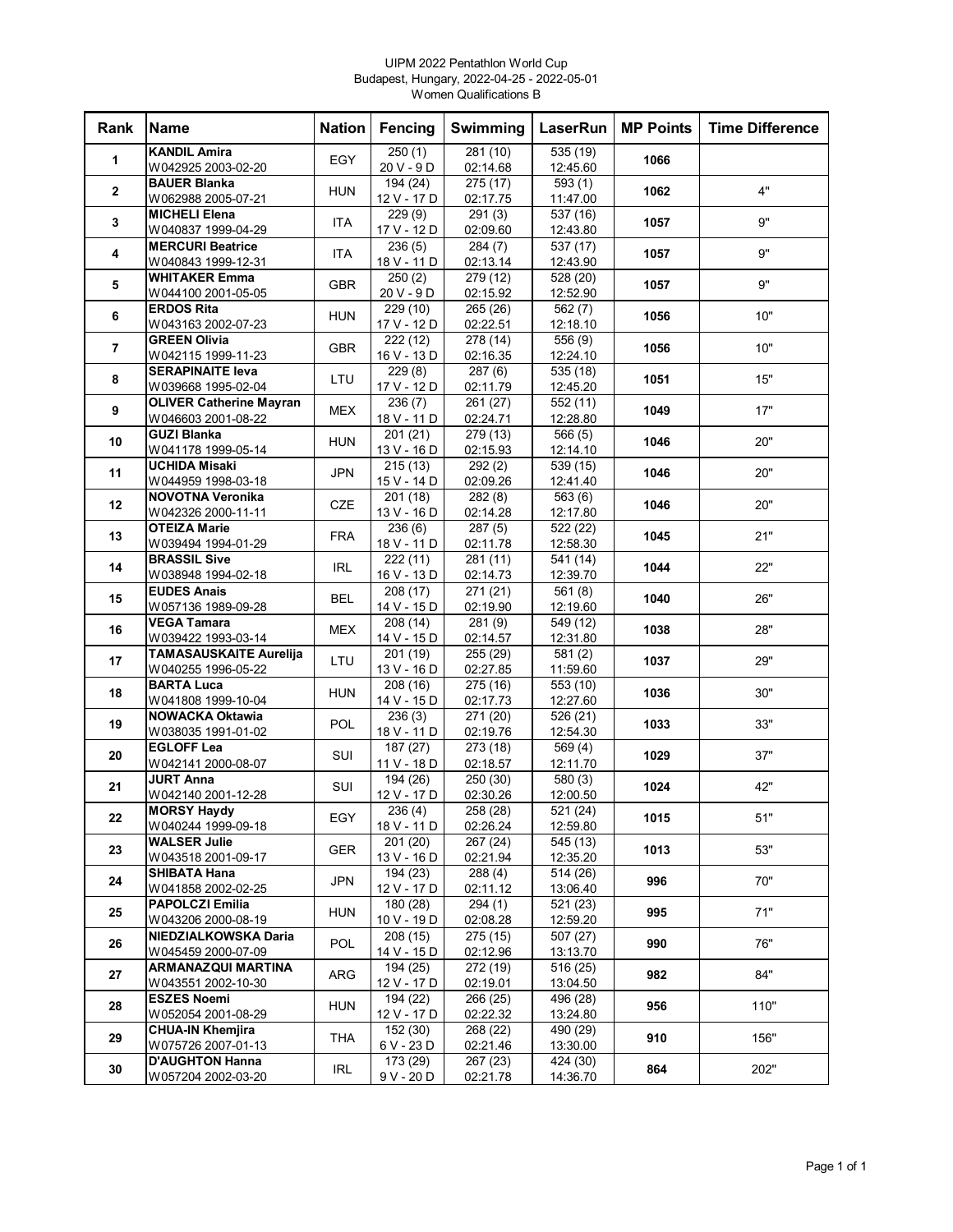#### UIPM 2022 Pentathlon World Cup Budapest, Hungary, 2022-04-25 - 2022-05-01 Men Qualifications A

| Rank           | <b>Name</b>                                              | <b>Nation</b> | Fencing                             | Swimming             | LaserRun             | <b>MP Points</b> | <b>Time Difference</b> |
|----------------|----------------------------------------------------------|---------------|-------------------------------------|----------------------|----------------------|------------------|------------------------|
| 1              | <b>BOHM Csaba</b><br>M044097 2000-07-21                  | <b>HUN</b>    | $\overline{230}$ (6)<br>20 V - 14 D | 309(7)<br>02:00.69   | 659 (10)<br>10:41.09 | 1198             |                        |
|                | <b>LAWRYNOWICZ Daniel</b>                                |               | 245 (4)                             | 306 (12)             | 639 (22)             |                  |                        |
| $\mathbf{2}$   | M040959 1997-09-30                                       | POL           | 23 V - 11 D                         | 02:02.47             | 11:01.42             | 1190             | 8"                     |
| 3              | <b>MITTERRAND Fernand</b><br>M042655 1999-11-22          | <b>GER</b>    | 255(2)<br>25 V - 9 D                | 305(13)<br>02:02.69  | 630 (24)<br>11:10.44 | 1190             | 8"                     |
| 4              | <b>SANDOVAL Alvaro</b><br>M037617 1990-11-05             | <b>MEX</b>    | 260(1)<br>$26V - 8D$                | 304 (17)<br>02:03.24 | 626 (25)<br>11:14.62 | 1190             | 8"                     |
| 5              | <b>COLASANTI Alessandro</b>                              | <b>ITA</b>    | 230(8)                              | 312(2)               | 648 (16)             | 1190             | 8"                     |
| 6              | M039022 1995-01-09<br><b>MOHAMED Moutaz</b>              | EGY           | 20 V - 14 D<br>210 (22)             | 01:59.09<br>309(8)   | 10:52.78<br>671 (2)  | 1190             | 8"                     |
|                | M049123 2004-10-01<br><b>DEJARDIN Pierre</b>             |               | 16 V - 18 D<br>230(9)               | 02:00.72<br>293 (29) | 10:29.89<br>664 (6)  |                  |                        |
| $\overline{7}$ | M039859 1994-04-06                                       | <b>FRA</b>    | 20 V - 14 D                         | 02:08.80             | 10:36.47             | 1187             | 11"                    |
| 8              | <b>SZEP Balazs</b><br>M042070 1999-10-17                 | HUN           | 210(24)<br>16 V - 18 D              | 305(14)<br>02:02.89  | 672 (1)<br>10:28.83  | 1187             | 11"                    |
| 9              | <b>SATO Taishu</b><br>M040987 1993-10-20                 | <b>JPN</b>    | 230(7)<br>20 V - 14 D               | 301 (21)<br>02:04.95 | 654 (14)<br>10:46.06 | 1185             | 13"                    |
| 10             | <b>PADILLA Manuel</b><br>M039425 1992-04-25              | <b>MEX</b>    | 225(11)<br>19 V - 15 D              | 297 (24)<br>02:06.78 | 663 (7)<br>10:37.21  | 1185             | 13"                    |
| 11             | <b>KUF Jan</b>                                           | <b>CZE</b>    | 225 (14)                            | 301 (20)             | 658 (11)             | 1184             | 14"                    |
|                | M037531 1991-05-11                                       |               | 21 V - 13 D                         | 02:04.85             | 10:42.00             |                  |                        |
| 12             | <b>GRYCZ Marek</b><br>M040606 1997-09-15                 | CZE           | 215(19)<br>17 V - 17 D              | 311(6)<br>01:59.98   | 658 (12)<br>10:42.14 | 1184             | 14"                    |
| 13             | <b>TOVKAI Oleksandr</b><br>M041405 1996-01-27            | <b>UKR</b>    | 210(23)<br>16 V - 18 D              | 312(3)<br>01:59.27   | 661 (9)<br>10:39.33  | 1183             | 15"                    |
| 14             | <b>MAROSI Adam</b><br>M000964 1984-07-25                 | <b>HUN</b>    | 250(3)<br>24 V - 10 D               | 307 (10)<br>02:01.51 | 625 (26)<br>11:15.15 | 1182             | 16"                    |
| 15             | <b>BERECZKI Richard</b>                                  | <b>HUN</b>    | 220 (16)                            | 306(11)              | 656 (13)             | 1182             | 16"                    |
| 16             | M040257 1996-01-04<br><b>UIBEL Pele</b>                  | <b>GER</b>    | 18 V - 16 D<br>225(13)              | 02:02.41<br>287(32)  | 10:44.55<br>669 (3)  | 1181             | 17"                    |
|                | M043527 2000-08-24<br><b>KARDOS Bence</b>                |               | 19 V - 15 D<br>200 (28)             | 02:11.90<br>311(5)   | 10:31.95<br>665 (4)  |                  |                        |
| 17             | M040948 1998-05-22                                       | <b>HUN</b>    | 14 V - 20 D                         | 01:59.83             | 10:35.93             | 1176             | 22"                    |
| 18             | <b>ELKASHEF Eyad</b><br>M048984 2002-12-11               | EGY           | 225 (12)<br>19 V - 15 D             | 300 (22)<br>02:05.01 | 645 (17)<br>10:55.83 | 1170             | 28"                    |
| 19             | <b>SINGH Paolo</b><br>M041301 1998-01-19                 | <b>FRA</b>    | 215(21)<br>17 V - 17 D              | 296 (25)<br>02:07.45 | 654 (15)<br>10:46.75 | 1165             | 33"                    |
| 20             | <b>AHARUSHEV Maksym</b><br>M073302 2000-01-27            | <b>UKR</b>    | 200(26)<br>14 V - 20 D              | 295 (26)<br>02:07.59 | 662 (8)<br>10:38.04  | 1157             | 41"                    |
| 21             | <b>STROMSOE Axel</b>                                     | <b>SWE</b>    | 215(20)                             | 294 (27)             | 644 (18)             | 1153             | 45"                    |
|                | M042154 2000-09-26<br><b>DUKIELSKI Maciej</b>            |               | 17 V - 17 D<br>225(10)              | 02:08.49<br>301 (18) | 10:56.67<br>623 (27) |                  |                        |
| 22             | M040589 1995-01-02<br><b>MICHELI Giorgio</b>             | <b>POL</b>    | 19 V - 15 D<br>190 (30)             | 02:04.63<br>311(4)   | 11:17.99<br>642 (19) | 1149             | 49"                    |
| 23             | M040838 2002-05-07                                       | ITA           | 12 V - 22 D                         | 01:59.80             | 10:58.40             | 1143             | 55"                    |
| 24             | <b>SAMSONOV Valentin</b><br>M040945 1999-02-14           | <b>MDA</b>    | 195 (29)<br>13 V - 21 D             | 304 (16)<br>02:03.10 | 642 (20)<br>10:58.43 | 1141             | 57"                    |
| 25             | <b>EVANS Tyler</b><br>M048899 1992-01-09                 | <b>USA</b>    | 170 (33)<br>8 V - 26 D              | 304 (15)<br>02:03.09 | 665 (5)<br>10:35.26  | 1139             | 59"                    |
| 26             | <b>MIHALEV Todor</b><br>M040990 1997-04-27               | <b>BUL</b>    | 205 (25)<br>15 V - 19 D             | 298 (23)<br>02:06.11 | 636 (23)<br>11:04.31 | 1139             | 59"                    |
| 27             | <b>KALLASTE Carl Robert</b>                              | EST           | 220 (15)                            | 293 (28)             | 607(30)              | 1120             | 78"                    |
| 28             | M049585 2002-03-18<br><b>BAIZHENOV Galymzhan</b>         | KAZ           | 20 V - 14 D<br>230(5)               | 02:08.54<br>287 (30) | 11:33.19<br>600 (32) | 1117             | 81"                    |
|                | M041649 1999-02-03<br><b>SEKIGAWA Kazuaki</b>            |               | 20 V - 14 D<br>175 (31)             | 02:11.59<br>320(1)   | 11:40.22<br>621 (28) |                  |                        |
| 29             | M077146 1993-12-24                                       | JPN           | $9V - 25D$                          | 01:55.43             | 11:19.75             | 1116             | 82"                    |
| 30             | <b>STEINBOCK Daniel</b><br>M039806 1996-02-11            | SWE           | 220 (17)<br>18 V - 16 D             | 301 (19)<br>02:04.81 | 590 (33)<br>11:50.07 | 1111             | 87"                    |
| 31             | <b>CSAK Milan</b><br>M062987 2004-10-13                  | HUN           | 200(27)<br>14 V - 20 D              | 308(9)<br>02:01.29   | 603 (31)<br>11:37.20 | 1111             | 87"                    |
| 32             | <b>CALISKAN Yunus</b><br>M049620 2001-08-01              | TUR           | 165 (34)<br>9 V - 25 D              | 287 (31)<br>02:11.59 | 640 (21)<br>11:00.31 | 1092             | 106"                   |
| 33             | <b>KESORNPHORN Nattaphon</b>                             | THA           | 175 (32)                            | 282 (33)             | 610 (29)             | 1067             | 131"                   |
| 34             | M042064 1995-09-08<br><b>SAMAME BERNABE Jair Alberto</b> | PER           | 9 V - 25 D<br>220 (18)              | 02:14.17<br>260 (34) | 11:30.06<br>562 (34) | 1042             | 156"                   |
|                | M067785 2000-04-03<br><b>HALLMAN Blake</b>               |               | 18 V - 16 D<br>160 (35)             | 02:25.40<br>209 (35) | 12:18.70<br>521 (35) |                  |                        |
| 35             | M077210 1996-01-08                                       | <b>USA</b>    | 6 V - 28 D                          | 02:50.69             | 12:59.60             | 890              | 308"                   |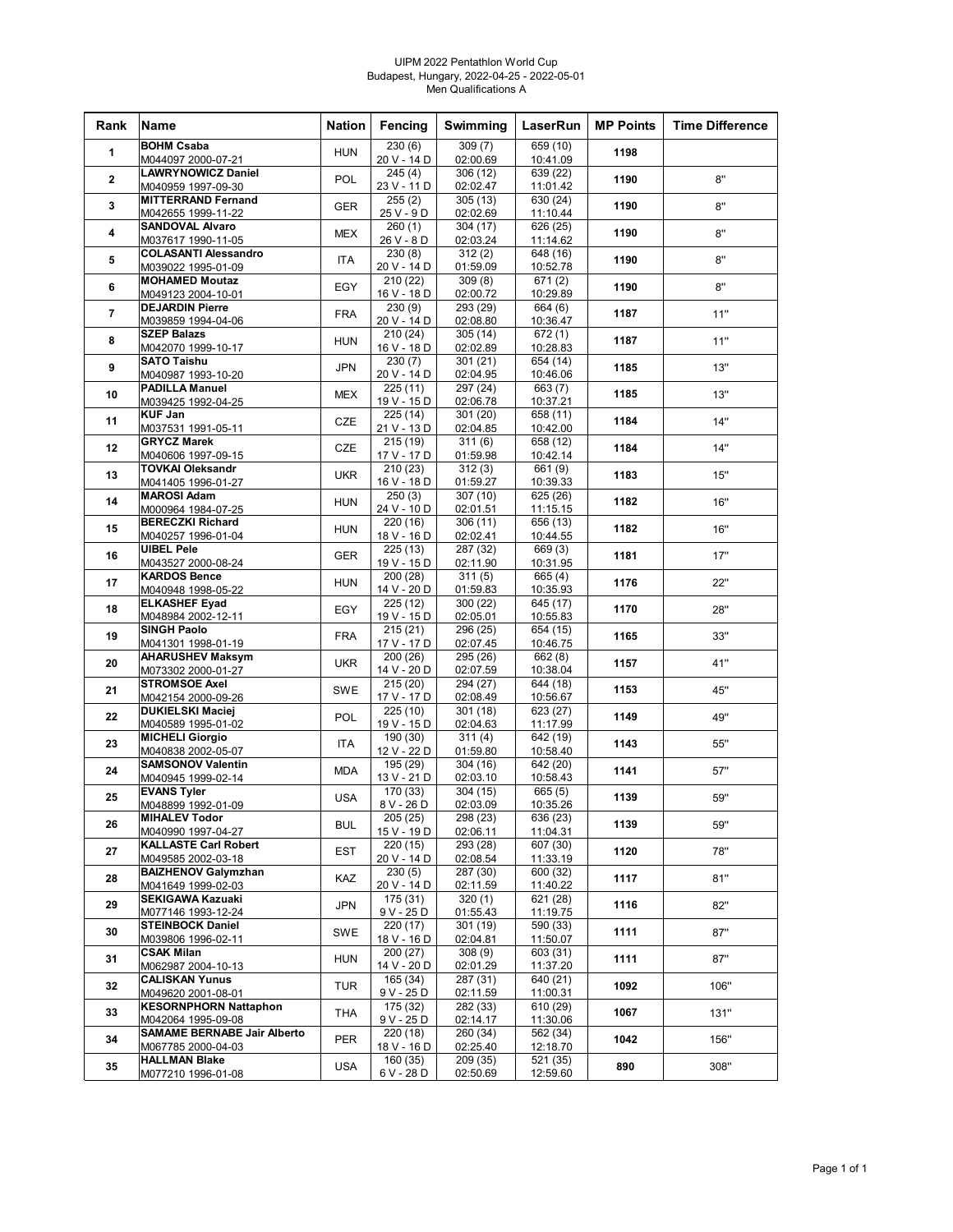#### UIPM 2022 Pentathlon World Cup Budapest, Hungary, 2022-04-25 - 2022-05-01 Men Qualifications B

| Rank             | Name                                                | <b>Nation</b> | Fencing                              | Swimming             | LaserRun             | <b>MP Points</b> | <b>Time Difference</b> |
|------------------|-----------------------------------------------------|---------------|--------------------------------------|----------------------|----------------------|------------------|------------------------|
| 1                | <b>KOVALCHUK Yuriy</b><br>M044784 2002-01-02        | <b>UKR</b>    | 235(7)<br>21 V - 13 D                | 308(7)<br>02:01.45   | 654 (14)<br>10:46.81 | 1197             |                        |
|                  | <b>ZILLEKENS Christian</b>                          |               | 240 (4)                              | 302 (14)             | 650 (18)             |                  |                        |
| $\mathbf{2}$     | M040280 1995-12-29                                  | <b>GER</b>    | 22 V - 12 D                          | 02:04.26             | 10:50.88             | 1192             | 5"                     |
| 3                | <b>SUKHAREV Vladislav</b><br>M040830 1994-02-06     | KAZ           | 260(1)<br>26 V - 8 D                 | 308(8)<br>02:01.49   | 624 (30)<br>11:16.93 | 1192             | 5"                     |
| 4                | <b>CICINELLI Matteo</b>                             | ITA           | 240(5)                               | 318(1)               | 632 (25)             | 1190             | 7"                     |
|                  | M040442 1998-03-12                                  |               | 22 V - 12 D                          | 01:56.27             | 11:08.86             |                  |                        |
| 5                | <b>REGOS Gergely</b><br>M040930 1996-04-26          | <b>HUN</b>    | 240(6)<br>22 V - 12 D                | 300 (22)<br>02:05.04 | 650 (19)<br>10:50.92 | 1190             | 7"                     |
| 6                | <b>FAGUNDES Danilo</b>                              | <b>BRA</b>    | 230 (10)                             | 301 (19)             | 657 (12)             | 1188             | 9"                     |
|                  | M039733 1988-02-25<br><b>VLACH Martin</b>           |               | 20 V - 14 D<br>200 (27)              | 02:04.64<br>300 (23) | 10:43.55<br>686 (1)  |                  |                        |
| 7                | M040603 1997-05-02                                  | CZE           | 14 V - 20 D                          | 02:05.19             | 10:14.04             | 1186             | 11"                    |
| 8                | <b>PRADES Valentin</b><br>M038991 1992-09-26        | <b>FRA</b>    | 250(3)<br>24 V - 10 D                | 301 (20)<br>02:04.69 | 635 (22)<br>11:05.36 | 1186             | 11"                    |
| $\boldsymbol{9}$ | <b>ILYASHENKO Pavel</b>                             | KAZ           | 235(8)                               | 299 (25)             | 652 (16)             | 1186             | 11"                    |
|                  | M003895 1990-06-23<br><b>KLIS Krisztian</b>         |               | 21 V - 13 D<br>215 (19)              | 02:05.74<br>298 (26) | 10:48.59<br>673 (3)  |                  |                        |
| 10               | M038969 1993-04-20                                  | <b>HUN</b>    | 17 V - 17 D                          | 02:06.00             | 10:27.90             | 1186             | 11"                    |
| 11               | <b>DOGUE Marvin Faly</b><br>M038858 1995-11-01      | <b>GER</b>    | 225(11)<br>19 V - 15 D               | 296 (30)<br>02:07.09 | 665 (6)<br>10:35.96  | 1186             | 11"                    |
| 12               | <b>DEMETER Bence</b>                                | <b>HUN</b>    | 250(2)                               | 307(10)              | 628 (28)             | 1185             | 12"                    |
|                  | M005255 1990-03-19<br><b>VICZIAN Bence</b>          |               | 24 V - 10 D<br>230(9)                | 02:01.76             | 11:12.10             |                  |                        |
| 13               | M044893 2001-06-01                                  | <b>HUN</b>    | 20 V - 14 D                          | 303(13)<br>02:03.50  | 652 (16)<br>10:48.47 | 1185             | 12"                    |
| 14               | <b>TAMAS Jozsef</b>                                 | <b>HUN</b>    | 210 (25)                             | 316(3)               | 659 (10)             | 1185             | 12"                    |
|                  | M041181 2000-05-26                                  |               | 18 V - 16 D                          | 01:57.47             | 10:41.89             |                  |                        |
| 15               | <b>PARISI Giuseppe Mattia</b><br>M040221 1994-09-29 | <b>ITA</b>    | 215 (16)<br>17 V - 17 D              | 291 (33)<br>02:09.60 | 677 (2)<br>10:23.21  | 1183             | 14"                    |
|                  | <b>HENRARD Alexandre</b>                            |               | 215 (20)                             | 310(5)               | 658 (11)             |                  |                        |
| 16               | M040423 1992-07-11                                  | <b>FRA</b>    | 17 V - 17 D                          | 02:00.00             | 10:42.70             | 1183             | 14"                    |
| 17               | <b>HERNANDEZ Emiliano</b><br>M041204 1998-01-27     | <b>MEX</b>    | $\overline{215}$ (17)<br>17 V - 17 D | 300 (24)<br>02:05.47 | 668 (5)<br>10:32.78  | 1183             | 14"                    |
| 18               | <b>MOHAMED Omar</b>                                 | EGY           | 210 (24)                             | 302 (16)             | 662 (8)              | 1174             | 23"                    |
|                  | M049121 2001-02-25<br>SWIDERSKI Jaroslaw            |               | 16 V - 18 D<br>210 (23)              | 02:04.29<br>306 (11) | 10:38.68<br>657 (13) |                  |                        |
| 19               | M039585 1993-03-16                                  | POL           | 16 V - 18 D                          | 02:02.47             | 10:43.21             | 1173             | 24"                    |
| 20               | <b>CARRILLO Duilio</b><br>M049394 1997-03-24        | <b>MEX</b>    | 220 (15)<br>18 V - 16 D              | 298 (28)<br>02:06.29 | 652 (17)<br>10:48.59 | 1170             | 27"                    |
| 21               | <b>KASPERCZAK Kamil</b>                             | <b>POL</b>    | 195 (29)                             | 304 (12)             | 665 (7)              | 1164             | 33"                    |
|                  | M042165 2000-12-31<br><b>KARIM Noureldin</b>        |               | 15 V - 19 D<br>190 (31)              | 02:03.31<br>301(21)  | 10:35.11<br>670 (4)  |                  |                        |
| 22               | M047249 2001-10-14                                  | EGY           | 12 V - 22 D                          | 02:04.78             | 10:30.84             | 1161             | 36"                    |
| 23               | <b>GUSTENAU Gustav</b>                              | AUT           | 210 (22)                             | 316(2)               | 629 (27)             | 1155             | 42"                    |
| 24               | M038864 1997-06-01<br><b>SERRANO Franco</b>         |               | 16 V - 18 D<br>215(18)               | 01:57.00<br>302 (15) | 11:11.96<br>633 (23) |                  |                        |
|                  | M043987 2000-11-22                                  | ARG           | 17 V - 17 D                          | 02:04.27             | 11:07.20             | 1150             | 47"                    |
| 25               | <b>BRUCKMANN Gergo</b><br>M040258 1995-07-14        | HUN           | 205 (26)<br>15 V - 19 D              | 297 (29)<br>02:06.90 | 648(20)<br>10:52.81  | 1150             | 4/                     |
| 26               | <b>CHAMIZO Cristian</b>                             | <b>ESP</b>    | 220 (12)                             | 298 (27)             | 628 (29)             | 1146             | 51"                    |
|                  | M041327 1999-06-23<br><b>MUELLER Vital</b>          |               | 18 V - 16 D<br>220 (14)              | 02:06.10<br>307(9)   | 11:12.14<br>608 (32) |                  |                        |
| 27               | M048474 2000-02-22                                  | SUI           | 18 V - 16 D                          | 02:01.61             | 11:32.27             | 1135             | 62"                    |
| 28               | POLIVKA Ondrej<br>M001901 1988-03-16                | CZE           | 170 (33)<br>8 V - 26 D               | 302 (17)<br>02:04.41 | 661 (9)<br>10:39.67  | 1133             | 64"                    |
| 29               | <b>CURRY Samuel</b>                                 | <b>GBR</b>    | 195 (28)                             | 301 (18)             | 633 (24)             | 1129             | 68"                    |
|                  | M039717 1993-08-31<br><b>ANDERSON Guy</b>           |               | 13 V - 21 D<br>220 (13)              | 02:04.51<br>281 (35) | 11:07.45<br>621 (31) |                  |                        |
| 30               | M044996 2001-07-23                                  | <b>GBR</b>    | 18 V - 16 D                          | 02:09.79             | 11:19.04             | 1122             | 75"                    |
| 31               | <b>KHIJAKADZE Gaga</b><br>M041861 2000-05-29        | GEO           | 190 (32)<br>12 V - 22 D              | 286 (34)<br>02:12.15 | 641 (21)<br>10:59.97 | 1117             | 80"                    |
| 32               | ASHIDA Yoshiki                                      | JPN           | 190 (30)                             | 296 (31)             | 630 (26)             | 1116             | 81"                    |
|                  | M061107 1992-05-31<br><b>HOFER Maxence</b>          |               | 12 V - 22 D<br>210(21)               | 02:07.15<br>291 (32) | 11:10.79<br>568 (34) |                  |                        |
| 33               | M061439 1998-10-24                                  | SUI           | 16 V - 18 D                          | 02:09.54             | 12:12.31             | 1069             | 128"                   |
| 34               | <b>HEPNAK Vipas</b>                                 | THA           | 160 (35)                             | 311(4)<br>01:59.84   | 582 (33)             | 1053             | 144"                   |
|                  | M075724 2005-06-07<br>YOHUANG Phurithut             |               | 6 V - 28 D<br>170 (34)               | 309(6)               | 11:58.86<br>565 (35) |                  |                        |
| 35               | M075725 2005-02-21                                  | <b>THA</b>    | 8 V - 26 D                           | 02:00.95             | 12:15.24             | 1044             | 153"                   |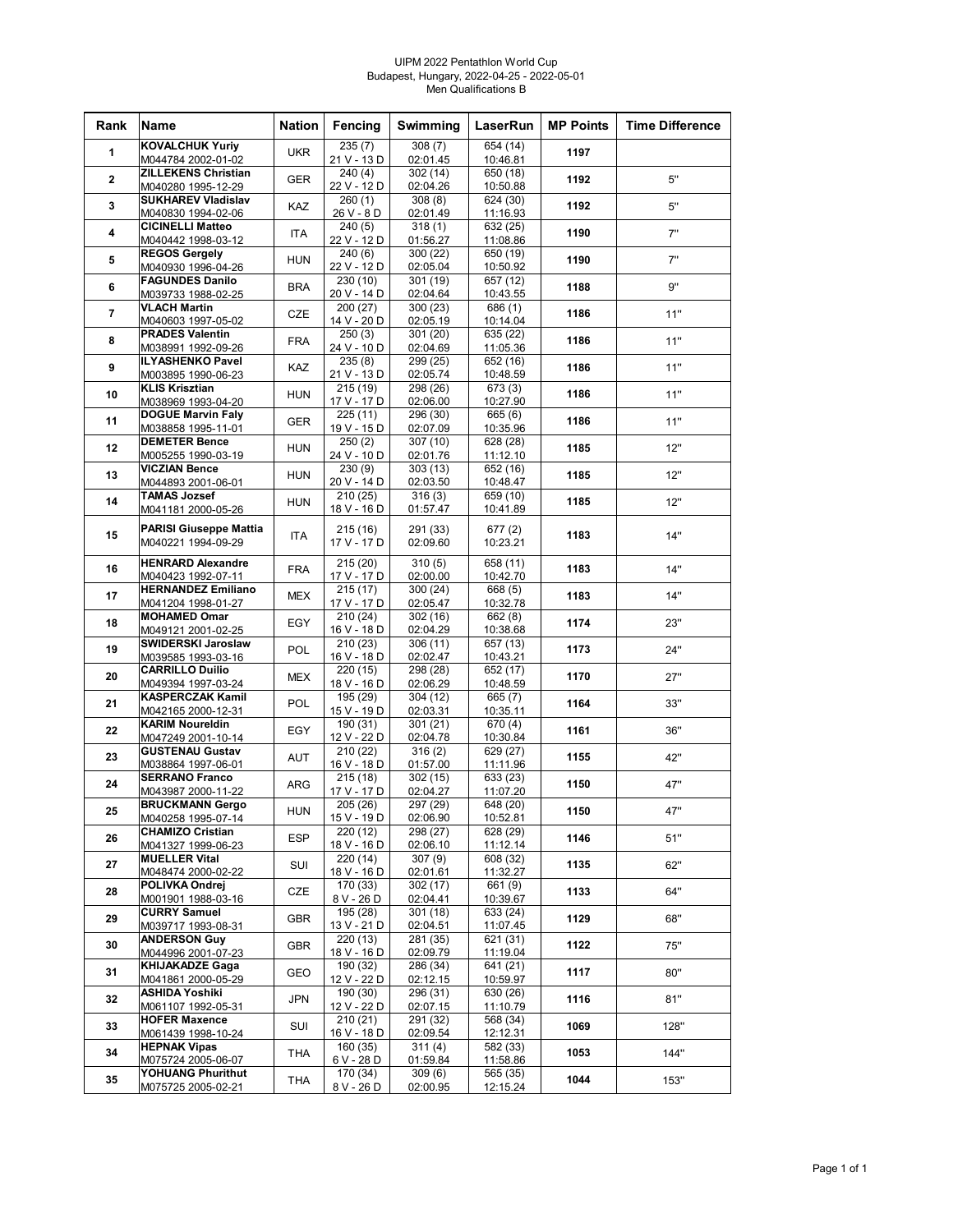#### UIPM 2022 Pentathlon World Cup Budapest, Hungary, 2022-04-25 - 2022-05-01 Women Semi-Finals A

| Rank           | <b>Name</b>                                         |            | Nation Fencing          | Swimming                        | Riding       |                                  | LaserRun   MP Points | <b>Time Difference</b> |
|----------------|-----------------------------------------------------|------------|-------------------------|---------------------------------|--------------|----------------------------------|----------------------|------------------------|
| 1              | <b>MERCURI Beatrice</b><br>W040843 1999-12-31       | <b>ITA</b> | 210(21)<br>17 V - 18 D  | 284(4)<br>02:13.43              | 0(0)<br>0.00 | 593(2)<br>11:47.40               | 1087                 |                        |
| $\mathbf{2}$   | <b>ABDELMAKSOUD Salma</b><br>W041348 2000-01-18     | <b>EGY</b> | 245(3)<br>24 V - 11 D   | 284(3)<br>02:13.22              | 0(0)<br>0.00 | 557 (11)<br>12:23.80             | 1086                 | 1"                     |
| 3              | <b>GULYAS Michelle</b><br>W042365 2000-10-24        | <b>HUN</b> | 246(5)<br>23 V - 12 D   | 285(2)<br>02:12.94              | 0(0)<br>0.00 | 555 (13)<br>12:25.80             | 1086                 | 1"                     |
| 4              | <b>KANDIL Amira</b><br>W042925 2003-02-20           | <b>EGY</b> | 259(1)<br>26 V - 9 D    | 281(5)<br>02:14.57              | 0(0)<br>0.00 | 546 (17)<br>12:34.80             | 1086                 | 1"                     |
| 5              | <b>OLIVER Mayan</b><br>W039765 1993-07-08           | <b>MEX</b> | 200 (25)<br>15 V - 20 D | 269 (13)<br>02:20.85            | 0(0)<br>0.00 | 614(1)<br>11:26.10               | 1083                 | 4"                     |
| 6              | <b>NOVOTNA Veronika</b><br>W042326 2000-11-11       | <b>CZE</b> | 215(18)<br>18 V - 17 D  | 276 (10)<br>02:17.31            | 0(0)<br>0.00 | 587 (6)<br>11:53.30              | 1078                 | 9"                     |
| $\overline{7}$ | <b>LOPEZ Maria Lea</b><br>W041520 2000-08-04        | <b>ITA</b> | 240(4)<br>23 V - 12 D   | 277(8)<br>02:16.65              | 0(0)<br>0.00 | 559 (10)<br>12:21.10             | 1076                 | 11"                    |
| 8              | <b>KRENKOVA Karolina</b><br>W041397 1998-10-23      | <b>CZE</b> | 222 (13)<br>19 V - 16 D | 274 (12)<br>02:18.01            | 0(0)<br>0.00 | 580 (7)<br>12:00.50              | 1076                 | 11"                    |
| 9              | <b>BRYSON Kerenza</b><br>W040816 1998-09-07         | <b>GBR</b> | 220 (14)<br>19 V - 16 D | 265 (16)<br>02:22.68            | 0(0)<br>0.00 | 590 (4)<br>11:50.80              | 1075                 | 12"                    |
| 10             | <b>UCHIDA Misaki</b><br>W044959 1998-03-18          | <b>JPN</b> | 215(20)<br>18 V - 17 D  | 293(1)<br>02:08.78              | 0(0)<br>0.00 | 567 (9)<br>12:13.90              | 1075                 | 12"                    |
| 11             | <b>BRASSIL Sive</b><br>W038948 1994-02-18           | <b>IRL</b> | 209 (27)<br>14 V - 21 D | 276 (9)<br>02:17.04             | 0(0)<br>0.00 | $\overline{588}$ (5)<br>11:52.70 | 1073                 | 14"                    |
| 12             | <b>VEGA Tamara</b><br>W039422 1993-03-14            | <b>MEX</b> | 235(7)<br>22 V - 13 D   | 275(11)<br>02:17.54             | 0(0)<br>0.00 | 549 (15)<br>12:31.30             | 1059                 | 28"                    |
| 13             | <b>ERDOS Rita</b><br>W043163 2002-07-23             | <b>HUN</b> | 199 (29)<br>14 V - 21 D | 265 (15)<br>02:22.67            | 0(0)<br>0.00 | 591(3)<br>11:49.70               | 1055                 | 32"                    |
| 14             | <b>SALMINEN Laura</b><br>W001997 1987-04-09         | <b>FIN</b> | 230(9)<br>21 V - 14 D   | 266 (14)<br>02:22.27            | 0(0)<br>0.00 | 556 (12)<br>12:24.30             | 1052                 | 35"                    |
| 15             | <b>SIMON Sarolta</b><br>W040929 1997-08-30          | <b>HUN</b> | 231(10)<br>20 V - 15 D  | 262 (17)<br>02:24.23            | 0(0)<br>0.00 | 551 (14)<br>12:29.60             | 1044                 | 43"                    |
| 16             | <b>RETI Kamilla</b><br>W002355 1993-01-02           | <b>HUN</b> | 195 (26)<br>14 V - 21 D | 257(18)<br>02:26.62             | 0(0)<br>0.00 | 578 (8)<br>12:02.10              | 1030                 | 57"                    |
| 17             | <b>BOUSFIELD Alexandra</b><br>W042132 2001-05-11    | <b>GBR</b> | 195 (28)<br>14 V - 21 D | 278(7)<br>02:16.43              | 0(0)<br>0.00 | 548 (16)<br>12:32.20             | 1021                 | 66"                    |
| 18             | <b>MEDINA GONZALEZ Andrea</b><br>W043606 2001-09-03 | <b>ESP</b> | 175 (34)<br>12 V - 23 D | $\overline{278(6)}$<br>02:16.16 | 0(0)<br>0.00 | 475 (18)<br>13:45.20             | 928                  | 159"                   |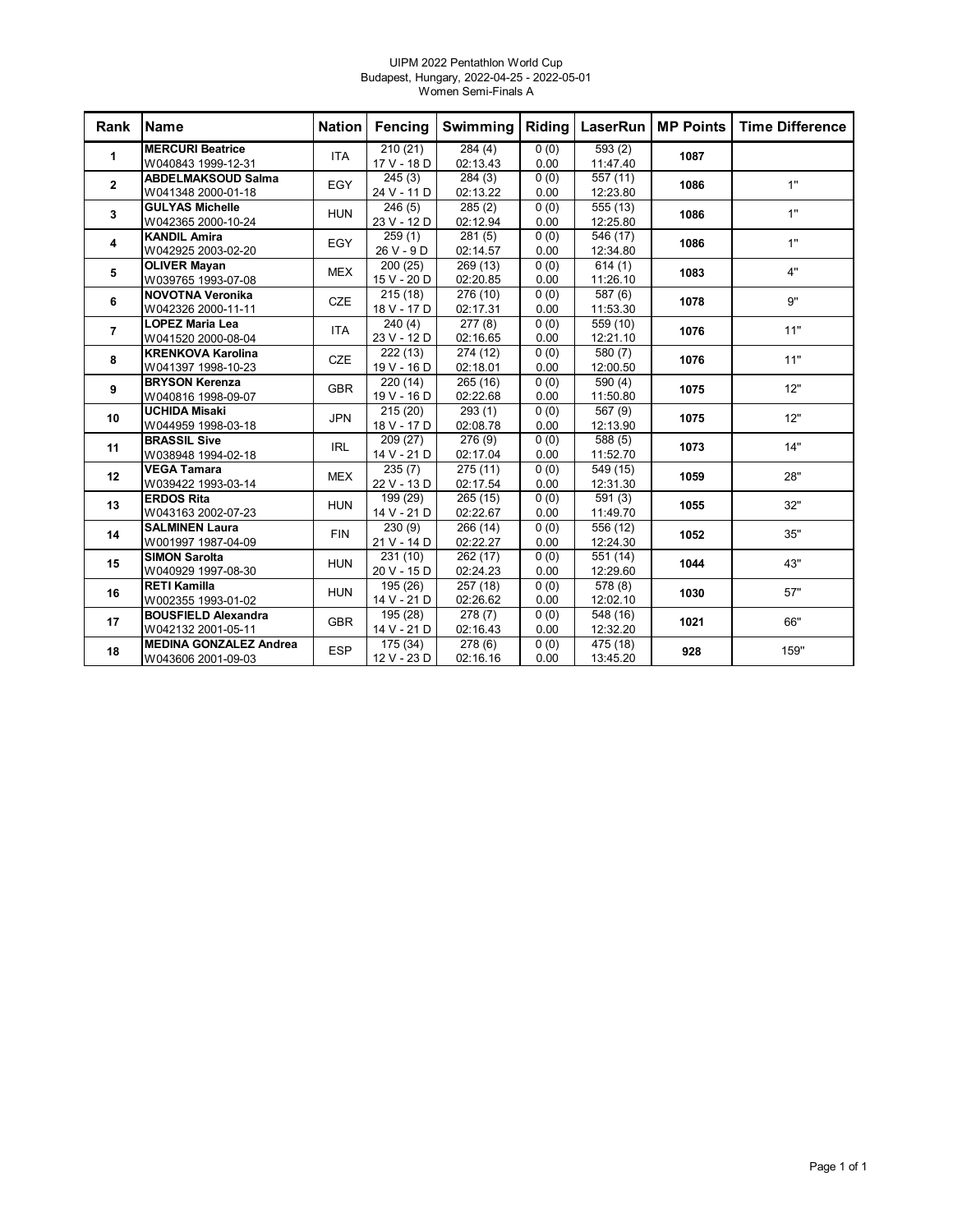#### UIPM 2022 Pentathlon World Cup Budapest, Hungary, 2022-04-25 - 2022-05-01 Women Semi-Finals B

| <b>Rank</b>    | Name                                                 | <b>Nation</b> | Fencing                 | Swimming             | Riding       | <b>LaserRun</b>                  | <b>MP Points</b> | <b>Time Difference</b> |
|----------------|------------------------------------------------------|---------------|-------------------------|----------------------|--------------|----------------------------------|------------------|------------------------|
| 1              | <b>MICHELI Elena</b><br>W040837 1999-04-29           | <b>ITA</b>    | 215(16)<br>18 V - 17 D  | 293(1)<br>02:08.76   | 0(0)<br>0.00 | 578(8)<br>12:02.50               | 1086             |                        |
| $\mathbf{2}$   | <b>KREJCI Katerina</b><br>W073786 2000-06-24         | LAT           | 202(24)<br>15 V - 20 D  | 267(14)<br>02:21.77  | 0(0)<br>0.00 | 609(1)<br>11:31.80               | 1078             | 8"                     |
| $\mathbf{3}$   | <b>SERAPINAITE leva</b><br>W039668 1995-02-04        | LTU           | 242(6)<br>23 V - 12 D   | 284(4)<br>02:13.43   | 0(0)<br>0.00 | 551 (15)<br>12:29.20             | 1077             | 9"                     |
| 4              | <b>OTEIZA Marie</b><br>W039494 1994-01-29            | <b>FRA</b>    | 254(2)<br>25 V - 10 D   | 283(5)<br>02:13.95   | 0(0)<br>0.00 | 540 (16)<br>12:40.30             | 1077             | 9"                     |
| 5              | <b>GUZI Blanka</b><br>W041178 1999-05-14             | <b>HUN</b>    | 207 (22)<br>16 V - 19 D | 276 (9)<br>02:17.44  | 0(0)<br>0.00 | 590(4)<br>11:50.40               | 1073             | 13"                    |
| 6              | <b>GREEN Olivia</b><br>W042115 1999-11-23            | <b>GBR</b>    | 184 (33)<br>11 V - 24 D | 281(7)<br>02:14.97   | 0(0)<br>0.00 | 606(2)<br>11:34.50               | 1071             | 15"                    |
| $\overline{7}$ | <b>POTAPENKO Elena</b><br>W042194 1993-04-20         | <b>KAZ</b>    | 224 (15)<br>19 V - 16 D | 284(2)<br>02:13.23   | 0(0)<br>0.00 | 562 (13)<br>12:18.70             | 1070             | 16"                    |
| 8              | <b>OLIVER Catherine Mayran</b><br>W046603 2001-08-22 | <b>MEX</b>    | 232(8)<br>21 V - 14 D   | 259 (16)<br>02:25.56 | 0(0)<br>0.00 | 575 (9)<br>12:05.80              | 1066             | 20"                    |
| 9              | <b>BARTA Luca</b><br>W041808 1999-10-04              | <b>HUN</b>    | 225(12)<br>20 V - 15 D  | 274 (12)<br>02:18.41 | 0(0)<br>0.00 | 564 (12)<br>12:16.20             | 1063             | 23"                    |
| 10             | <b>DOMINIAK Natalia</b><br>W041803 1998-01-29        | <b>POL</b>    | 219(17)<br>18 V - 17 D  | 274(11)<br>02:18.08  | 0(0)<br>0.00 | 568 (11)<br>12:12.30             | 1061             | 25"                    |
| 11             | <b>WHITAKER Emma</b><br>W044100 2001-05-05           | <b>GBR</b>    | 187 (31)<br>12 V - 23 D | 277(8)<br>02:16.69   | 0(0)<br>0.00 | 583 (7)<br>11:57.10              | 1047             | 39"                    |
| 12             | <b>EUDES Anais</b><br>W057136 1989-09-28             | <b>BEL</b>    | 207(23)<br>16 V - 19 D  | 273(13)<br>02:18.78  | 0(0)<br>0.00 | 562 (14)<br>12:18.10             | 1042             | 44"                    |
| 13             | <b>TAMASAUSKAITE Aurelija</b><br>W040255 1996-05-22  | LTU           | 197 (30)<br>14 V - 21 D | 256 (18)<br>02:27.44 | 0(0)<br>0.00 | 588 (5)<br>11:52.40              | 1041             | 45"                    |
| 14             | <b>JOGISU Johanna Maria</b><br>W049583 2002-05-12    | <b>EST</b>    | 177 (35)<br>10 V - 25 D | 257 (17)<br>02:26.66 | 0(0)<br>0.00 | $\overline{597}$ (3)<br>11:43.30 | 1031             | 55"                    |
| 15             | <b>ARCEO Mariana</b><br>W039816 1994-04-27           | <b>MEX</b>    | 180(32)<br>11 V - 24 D  | 275(10)<br>02:17.90  | 0(0)<br>0.00 | 574(10)<br>12:06.30              | 1029             | 57"                    |
| 16             | <b>AKSIN Ipek</b><br>W039555 1996-07-01              | <b>TUR</b>    | 217(19)<br>18 V - 17 D  | 282(6)<br>02:14.22   | 0(0)<br>0.00 | 526 (17)<br>12:54.00             | 1025             | 61"                    |
| 17             | <b>TOTH Dorka Sara</b><br>W051073 2004-10-20         | <b>HUN</b>    | 160(36)<br>7 V - 28 D   | 264 (15)<br>02:23.14 | 0(0)<br>0.00 | 586 (6)<br>11:54.20              | 1010             | 76"                    |
| 18             | <b>TOGNETTI Aurora</b><br>W040437 1998-09-13         | <b>ITA</b>    | 227(11)<br>20 V - 15 D  | 284(3)<br>02:13.27   | 0(0)<br>0.00 | 479 (18)<br>13:41.90             | 990              | 96"                    |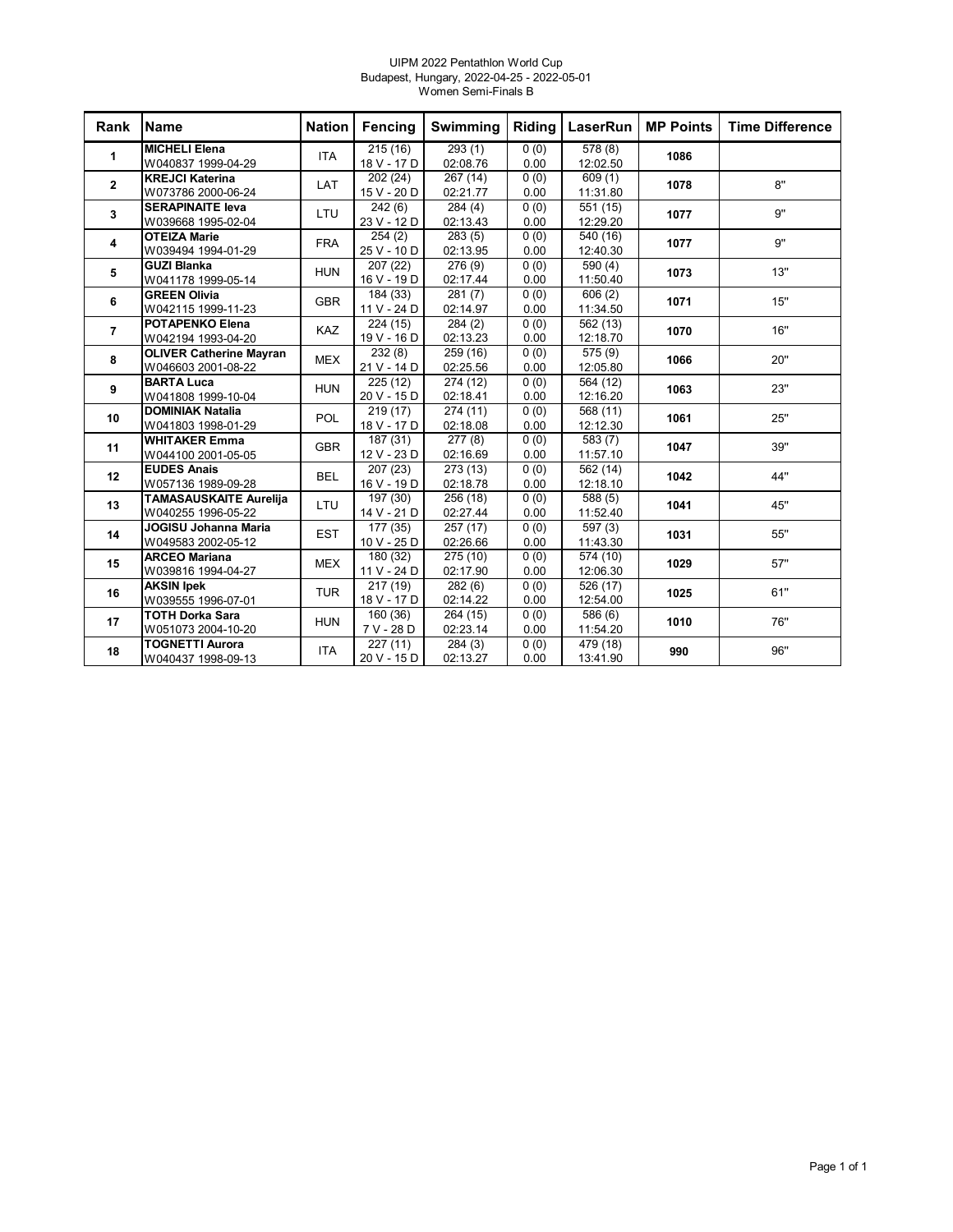#### UIPM 2022 Pentathlon World Cup Budapest, Hungary, 2022-04-25 - 2022-05-01 Men Semi-Finals A

| Rank           | <b>Name</b>                                         | <b>Nation</b> | <b>Fencing</b>                       | Swimming             | Riding                    | <b>LaserRun</b>                  | <b>MP Points</b> | <b>Time Difference</b> |
|----------------|-----------------------------------------------------|---------------|--------------------------------------|----------------------|---------------------------|----------------------------------|------------------|------------------------|
| 1              | <b>PARISI Giuseppe Mattia</b><br>M040221 1994-09-29 | <b>ITA</b>    | 265(2)<br>28 V - 7 D                 | 286 (18)<br>02:12.17 | (0)<br>0.00               | 646 (15)<br>10:54.50             | 1197             |                        |
| $\overline{2}$ | <b>BERECZKI Richard</b><br>M040257 1996-01-04       | <b>HUN</b>    | 217(14)<br>18 V - 17 D               | 302 (10)<br>02:04.23 | 0(0)<br>0.00              | $\overline{672}$ (4)<br>10:28.60 | 1191             | 6"                     |
| 3              | <b>BOHM Csaba</b><br>M044097 2000-07-21             | <b>HUN</b>    | 205(30)<br>14 V - 21 D               | 312(2)<br>01:59.27   | 0(0)<br>0.00              | 673(3)<br>10:27.80               | 1190             | 7"                     |
| 4              | <b>MAROSI Adam</b><br>M000964 1984-07-25            | <b>HUN</b>    | 217(13)<br>18 V - 17 D               | 307(6)<br>02:01.83   | 0(0)<br>0.00              | 665 (7)<br>10:35.00              | 1189             | 8"                     |
| 5              | <b>GRYCZ Marek</b><br>M040606 1997-09-15            | CZE           | $\overline{222}$ (9)<br>19 V - 16 D  | 304(9)<br>02:03.35   | $\overline{0(0)}$<br>0.00 | 663(8)<br>10:37.00               | 1189             | 8"                     |
| 6              | <b>DEJARDIN Pierre</b><br>M039859 1994-04-06        | <b>FRA</b>    | 207 (20)<br>16 V - 19 D              | 292 (16)<br>02:09.17 | 0(0)<br>0.00              | 688 (1)<br>10:12.70              | 1187             | 10"                    |
| $\overline{7}$ | <b>VICZIAN Bence</b><br>M044893 2001-06-01          | <b>HUN</b>    | 222 (12)<br>19 V - 16 D              | 304(8)<br>02:03.18   | 0(0)<br>0.00              | 661 (10)<br>10:39.70             | 1187             | 10"                    |
| 8              | <b>HENRARD Alexandre</b><br>M040423 1992-07-11      | <b>FRA</b>    | 195 (29)<br>14 V - 21 D              | 305(7)<br>02:02.56   | 0(0)<br>0.00              | 686 (2)<br>10:14.70              | 1186             | 11"                    |
| 9              | <b>CICINELLI Matteo</b><br>M040442 1998-03-12       | <b>ITA</b>    | $\overline{212}$ (17)<br>17 V - 18 D | 315(1)<br>01:57.61   | 0(0)<br>0.00              | 654 (12)<br>10:46.20             | 1181             | 16"                    |
| 10             | <b>KARDOS Bence</b><br>M040948 1998-05-22           | <b>HUN</b>    | 212(16)<br>17 V - 18 D               | 300 (12)<br>02:05.01 | 0(0)<br>0.00              | 668 (6)<br>10:32.60              | 1180             | 17"                    |
| 11             | <b>UIBEL Pele</b><br>M043527 2000-08-24             | <b>GER</b>    | 239(4)<br>22 V - 13 D                | 287 (17)<br>02:11.98 | 0(0)<br>0.00              | 652 (13)<br>10:48.70             | 1178             | 19"                    |
| 12             | <b>HERNANDEZ Emiliano</b><br>M041204 1998-01-27     | <b>MEX</b>    | 205(21)<br>16 V - 19 D               | 301(11)<br>02:04.68  | 0(0)<br>0.00              | 671(5)<br>10:29.80               | 1177             | 20"                    |
| 13             | <b>TOVKAI Oleksandr</b><br>M041405 1996-01-27       | <b>UKR</b>    | 222(11)<br>19 V - 16 D               | 310(3)<br>02:00.41   | 0(0)<br>0.00              | $\sqrt{643(16)}$<br>10:57.70     | 1175             | 22"                    |
| 14             | <b>MOHAMED Moutaz</b><br>M049123 2004-10-01         | EGY           | 195 (28)<br>14 V - 21 D              | 308(4)<br>02:01.17   | 0(0)<br>0.00              | 658 (11)<br>10:42.10             | 1161             | 36"                    |
| 15             | <b>ILYASHENKO Pavel</b><br>M003895 1990-06-23       | KAZ           | 212(18)<br>19 V - 16 D               | 297 (15)<br>02:06.95 | 0(0)<br>0.00              | 651 (14)<br>10:49.40             | 1160             | 37"                    |
| 16             | <b>FAGUNDES Danilo</b><br>M039733 1988-02-25        | <b>BRA</b>    | 197 (32)<br>14 V - 21 D              | 298(14)<br>02:06.21  | 0(0)<br>0.00              | 662 (9)<br>10:38.60              | 1157             | 40"                    |
| 17             | <b>KUF Jan</b><br>M037531 1991-05-11                | CZE           | 200(23)<br>15 V - 20 D               | 299(13)<br>02:05.88  | 0(0)<br>0.00              | 617(17)<br>11:23.40              | 1116             | 81"                    |
| 18             | <b>MITTERRAND Fernand</b><br>M042655 1999-11-22     | <b>GER</b>    | $\overline{175}$ (36)<br>10 V - 25 D | 307(5)<br>02:01.81   | 0(0)<br>0.00              | 537 (18)<br>12:43.20             | 1019             | 178"                   |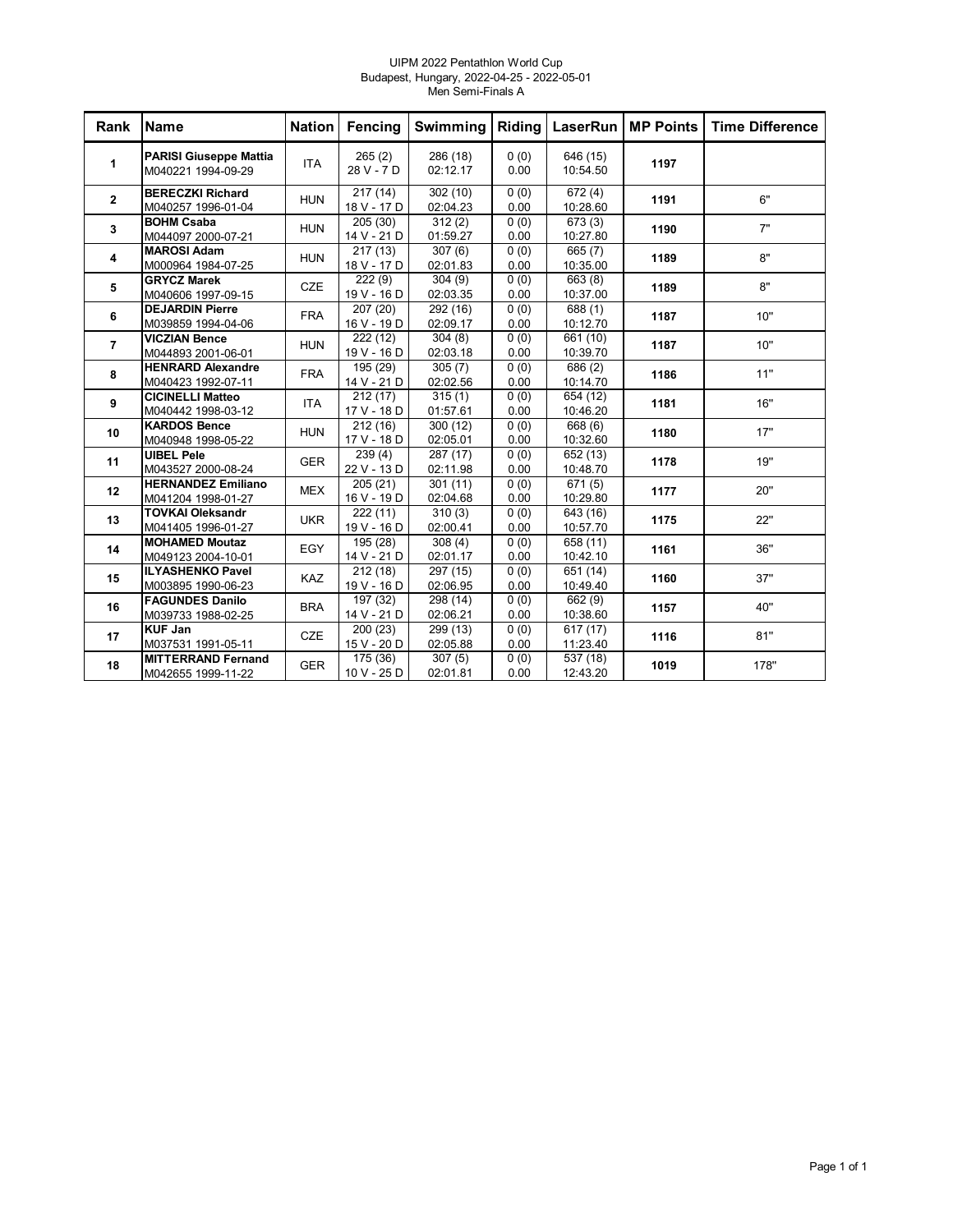#### UIPM 2022 Pentathlon World Cup Budapest, Hungary, 2022-04-25 - 2022-05-01 Men Semi-Finals B

| Rank           | <b>Name</b>                 | <b>Nation</b> | Fencing     | Swimming | Riding | LaserRun I | <b>MP Points</b> | <b>Time Difference</b> |
|----------------|-----------------------------|---------------|-------------|----------|--------|------------|------------------|------------------------|
| 1              | <b>DEMETER Bence</b>        | <b>HUN</b>    | 274(1)      | 304(6)   | 0(0)   | 618(17)    | 1196             |                        |
|                | M005255 1990-03-19          |               | 29 V - 6 D  | 02:03.36 | 0.00   | 11:22.90   |                  |                        |
| $\mathbf{2}$   | <b>SZEP Balazs</b>          | <b>HUN</b>    | 208 (25)    | 303(7)   | 0(0)   | 680 (3)    | 1191             | 5"                     |
|                | M042070 1999-10-17          |               | 15 V - 20 D | 02:03.56 | 0.00   | 10:20.00   |                  |                        |
| $\mathbf{3}$   | <b>ZILLEKENS Christian</b>  | <b>GER</b>    | 219(15)     | 301(11)  | 0(0)   | 671(5)     | 1191             | 5"                     |
|                | M040280 1995-12-29          |               | 18 V - 17 D | 02:04.79 | 0.00   | 10:29.80   |                  |                        |
| 4              | <b>REGOS Gergely</b>        | <b>HUN</b>    | 220 (10)    | 303(8)   | 0(0)   | 666 (7)    | 1189             | 7"                     |
|                | M040930 1996-04-26          |               | 19 V - 16 D | 02:03.59 | 0.00   | 10:34.10   |                  |                        |
| 5              | <b>VLACH Martin</b>         | <b>CZE</b>    | 205 (22)    | 295 (17) | 0(0)   | 688 (1)    | 1188             | 8"                     |
|                | M040603 1997-05-02          |               | 16 V - 19 D | 02:07.59 | 0.00   | 10:12.30   |                  |                        |
| 6              | <b>PRADES Valentin</b>      | <b>FRA</b>    | 230(6)      | 301 (12) | 0(0)   | 657 (11)   | 1188             | 8"                     |
|                | M038991 1992-09-26          |               | 21 V - 14 D | 02:04.89 | 0.00   | 10:43.70   |                  |                        |
| $\overline{7}$ | <b>DOGUE Marvin Faly</b>    | <b>GER</b>    | 230(5)      | 293 (18) | 0(0)   | 664 (8)    | 1187             | 9"                     |
|                | M038858 1995-11-01          |               | 21 V - 14 D | 02:08.83 | 0.00   | 10:36.30   |                  |                        |
| 8              | <b>SATO Taishu</b>          | <b>JPN</b>    | 242(3)      | 298(14)  | 0(0)   | 645 (14)   | 1185             | 11"                    |
|                | M040987 1993-10-20          |               | 23 V - 12 D | 02:06.30 | 0.00   | 10:55.40   |                  |                        |
| 9              | <b>PADILLA Manuel</b>       | <b>MEX</b>    | 204 (27)    | 296 (16) | 0(0)   | 684 (2)    | 1184             | 12"                    |
|                | M039425 1992-04-25          |               | 15 V - 20 D | 02:07.13 | 0.00   | 10:16.00   |                  |                        |
| 10             | <b>TAMAS Jozsef</b>         | <b>HUN</b>    | 231(7)      | 306(5)   | 0(0)   | 644 (15)   | 1181             | 15"                    |
|                | M041181 2000-05-26          |               | 20 V - 15 D | 02:02.12 | 0.00   | 10:56.10   |                  |                        |
| 11             | <b>KOVALCHUK Yuriy</b>      | <b>UKR</b>    | 205 (19)    | 309(1)   | 0(0)   | 660 (10)   | 1174             | 22"                    |
|                | M044784 2002-01-02          |               | 16 V - 19 D | 02:00.61 | 0.00   | 10:40.10   |                  |                        |
| 12             | <b>LAWRYNOWICZ Daniel</b>   | POL           | 200 (24)    | 300(13)  | 0(0)   | 668 (6)    | 1168             | 28"                    |
|                | M040959 1997-09-30          |               | 15 V - 20 D | 02:05.12 | 0.00   | 10:32.80   |                  |                        |
| 13             | <b>COLASANTI Alessandro</b> | <b>ITA</b>    | 195 (31)    | 309(2)   | 0(0)   | 662 (9)    | 1166             | 30"                    |
|                | M039022 1995-01-09          |               | 14 V - 21 D | 02:00.91 | 0.00   | 10:38.70   |                  |                        |
| 14             | <b>SWIDERSKI Jaroslaw</b>   | <b>POL</b>    | 199 (33)    | 308(3)   | 0(0)   | 656 (12)   | 1163             | 33"                    |
|                | M039585 1993-03-16          |               | 14 V - 21 D | 02:01.00 | 0.00   | 10:44.40   |                  |                        |
| 15             | <b>KLIS Krisztian</b>       | <b>HUN</b>    | 187 (34)    | 298 (15) | 0(0)   | 672(4)     | 1157             | 39"                    |
|                | M038969 1993-04-20          |               | 12 V - 23 D | 02:06.34 | 0.00   | 10:28.00   |                  |                        |
| 16             | <b>SUKHAREV Vladislav</b>   | <b>KAZ</b>    | 227(8)      | 308(4)   | 0(0)   | 610(18)    | 1145             | 51"                    |
|                | M040830 1994-02-06          |               | 20 V - 15 D | 02:01.25 | 0.00   | 11:30.30   |                  |                        |
| 17             | <b>MOHAMED Omar</b>         | EGY           | 180(35)     | 301(10)  | 0(0)   | 651 (13)   | 1132             | 64"                    |
|                | M049121 2001-02-25          |               | 11 V - 24 D | 02:04.69 | 0.00   | 10:49.20   |                  |                        |
| 18             | <b>SANDOVAL Alvaro</b>      | <b>MEX</b>    | 200(26)     | 303(9)   | 0(0)   | 623 (16)   | 1126             | 70"                    |
|                | M037617 1990-11-05          |               | 15 V - 20 D | 02:03.99 | 0.00   | 11:17.80   |                  |                        |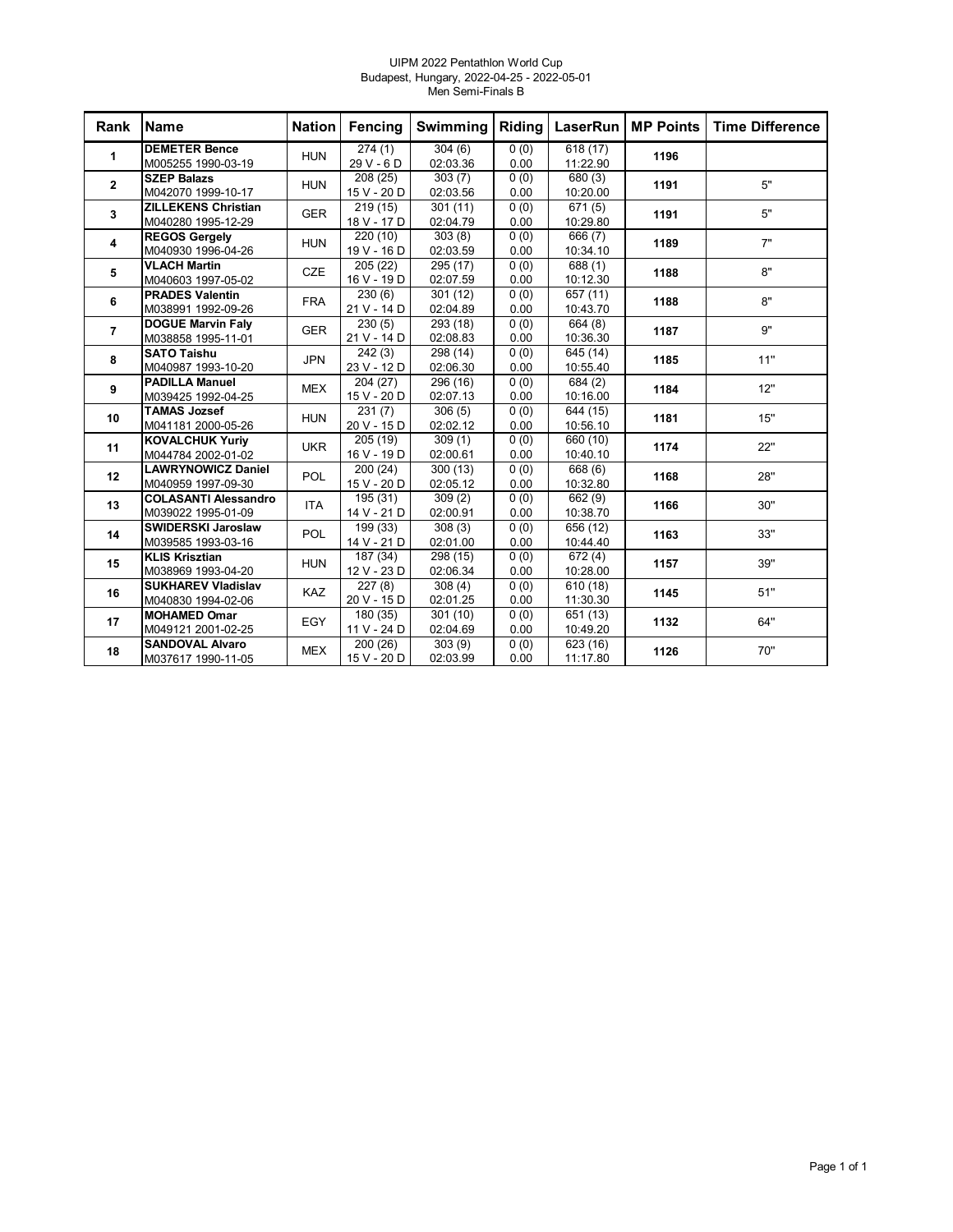#### UIPM 2022 Pentathlon World Cup Budapest, Hungary, 2022-04-25 - 2022-05-01 Women Finals

| Rank           | <b>Name</b>                                     | <b>Nation</b> | Fencing                 | Swimming                    | Riding                    | LaserRun                             | <b>MP Points</b> | <b>Time Difference</b> |
|----------------|-------------------------------------------------|---------------|-------------------------|-----------------------------|---------------------------|--------------------------------------|------------------|------------------------|
| 1              | <b>GULYAS Michelle</b><br>W042365 2000-10-24    | <b>HUN</b>    | 248(5)<br>23 V - 12 D   | 290(3)<br>02:10.31          | 286(11)<br>63.00          | 596(5)<br>11:44.30                   | 1420             |                        |
| $\mathbf{2}$   | <b>MICHELI Elena</b><br>W040837 1999-04-29      | <b>ITA</b>    | 215(16)<br>18 V - 17 D  | $\sqrt{294(1)}$<br>02:08.19 | 300(3)<br>61.00           | $\overline{597(4)}$<br>11:43.10      | 1406             | 14"                    |
| 3              | <b>ABDELMAKSOUD Salma</b><br>W041348 2000-01-18 | EGY           | 245(3)<br>24 V - 11 D   | 290(4)<br>02:10.44          | 278 (14)<br>65.00         | 592 (8)<br>11:48.90                  | 1405             | 15"                    |
| 4              | <b>SERAPINAITE leva</b><br>W039668 1995-02-04   | LTU           | 242(6)<br>23 V - 12 D   | 283(6)<br>02:13.50          | 300(4)<br>60.00           | 574 (12)<br>12:06.40                 | 1399             | 21"                    |
| 5              | <b>OTEIZA Marie</b><br>W039494 1994-01-29       | <b>FRA</b>    | 250(2)<br>25 V - 10 D   | 284(5)<br>02:13.41          | 292(6)<br>65.00           | 568 (13)<br>12:12.40                 | 1394             | 26"                    |
| 6              | <b>MERCURI Beatrice</b><br>W040843 1999-12-31   | <b>ITA</b>    | 212(21)<br>17 V - 18 D  | 281(7)<br>02:14.87          | 300(1)<br>63.00           | 593 (7)<br>11:47.80                  | 1386             | 34"                    |
| $\overline{7}$ | <b>KANDIL Amira</b><br>W042925 2003-02-20       | EGY           | 259(1)<br>26 V - 9 D    | 278 (8)<br>02:16.08         | 292(7)<br>65.00           | $\overline{5}$ 49 $(16)$<br>12:31.10 | 1378             | 42"                    |
| 8              | <b>GREEN Olivia</b><br>W042115 1999-11-23       | <b>GBR</b>    | 184 (33)<br>11 V - 24 D | 278 (9)<br>02:16.38         | 300(2)<br>62.00           | 612(3)<br>11:28.90                   | 1374             | 46"                    |
| 9              | <b>UCHIDA Misaki</b><br>W044959 1998-03-18      | <b>JPN</b>    | 221 (20)<br>18 V - 17 D | 294(2)<br>02:08.32          | 290 (10)<br>67.00         | 564 (15)<br>12:16.40                 | 1369             | 51"                    |
| 10             | <b>BRYSON Kerenza</b><br>W040816 1998-09-07     | <b>GBR</b>    | 224 (14)<br>19 V - 16 D | 261 (18)<br>02:24.88        | 292(8)<br>65.00           | 588 (9)<br>11:52.90                  | 1365             | 55"                    |
| 11             | <b>NOVOTNA Veronika</b><br>W042326 2000-11-11   | <b>CZE</b>    | 215(18)<br>18 V - 17 D  | 274 (13)<br>02:18.31        | $\sqrt{290}$ (9)<br>74.00 | 584 (10)<br>11:56.90                 | 1363             | 57"                    |
| 12             | <b>KREJCI Katerina</b><br>W073786 2000-06-24    | LAT           | 204 (24)<br>15 V - 20 D | 265 (16)<br>02:22.99        | 272(15)<br>63.00          | 620(1)<br>11:20.30                   | 1361             | 59"                    |
| 13             | <b>BRASSIL Sive</b><br>W038948 1994-02-18       | <b>IRL</b>    | 195 (27)<br>14 V - 21 D | 277 (10)<br>02:16.87        | 299(5)<br>65.00           | 577 (11)<br>12:03.30                 | 1348             | 72"                    |
| 14             | <b>KRENKOVA Karolina</b><br>W041397 1998-10-23  | CZE           | 220(13)<br>19 V - 16 D  | 272 (14)<br>02:19.48        | 279 (13)<br>63.00         | 567 (14)<br>12:13.10                 | 1338             | 82"                    |
| 15             | <b>OLIVER Mayan</b><br>W039765 1993-07-08       | <b>MEX</b>    | 200(25)<br>15 V - 20 D  | 263(17)<br>02:23.91         | 262 (16)<br>61.00         | 594 (6)<br>11:46.10                  | 1319             | 101"                   |
| 16             | <b>POTAPENKO Elena</b><br>W042194 1993-04-20    | KAZ           | 222(15)<br>19 V - 16 D  | 275 (12)<br>02:17.79        | 283 (12)<br>67.00         | 537 (17)<br>12:43.90                 | 1317             | 103"                   |
| 17             | <b>LOPEZ Maria Lea</b><br>W041520 2000-08-04    | <b>ITA</b>    | 240(4)<br>23 V - 12 D   | 269 (15)<br>02:20.99        | 240 (17)<br>90.00         | 531 (18)<br>12:49.50                 | 1280             | 140"                   |
| 18             | <b>GUZI Blanka</b><br>W041178 1999-05-14        | <b>HUN</b>    | 205(22)<br>16 V - 19 D  | 276 (11)<br>02:17.10        | EL.                       | $\sqrt{617(2)}$<br>11:23.30          | 1098             | 322"                   |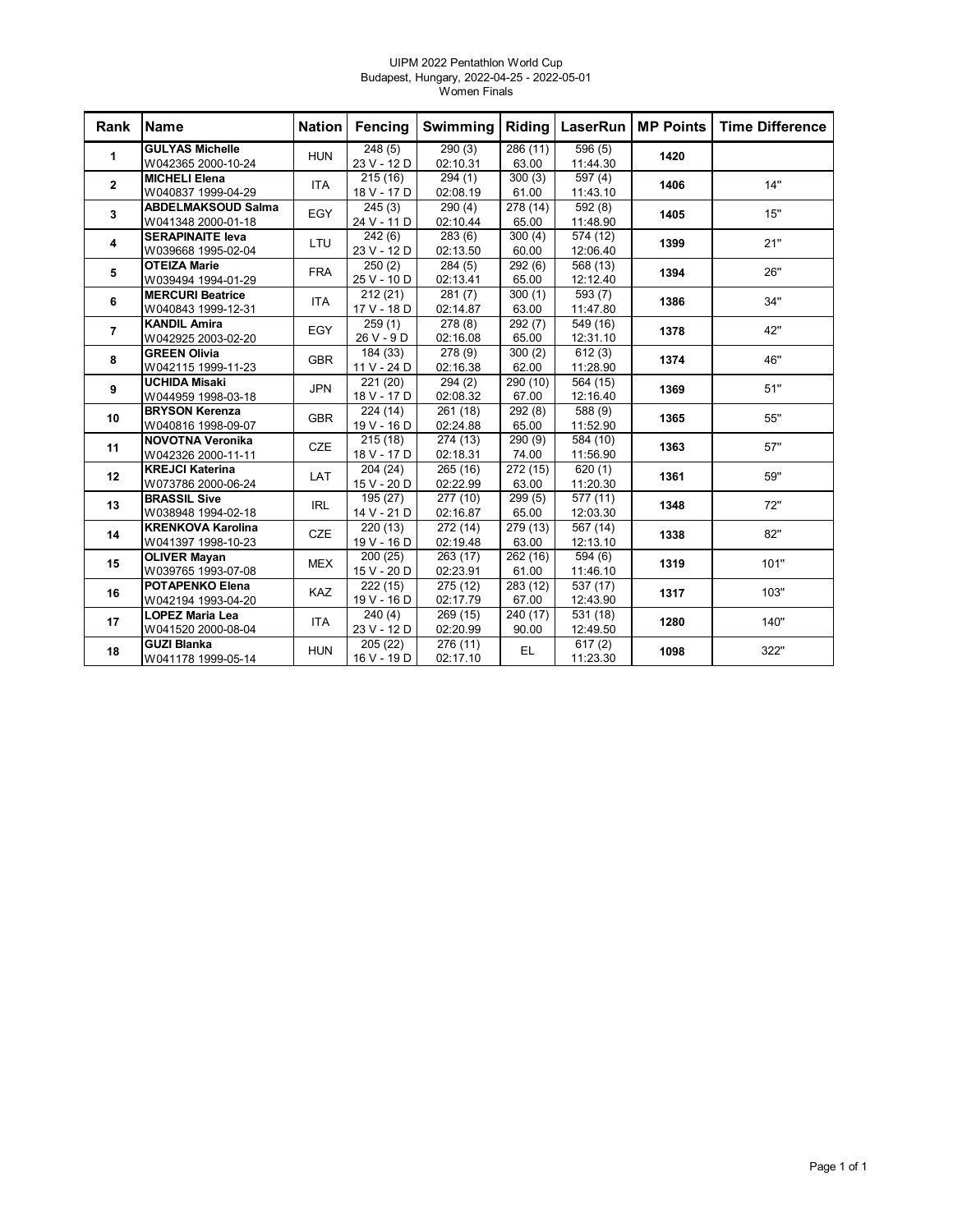#### UIPM 2022 Pentathlon World Cup Budapest, Hungary, 2022-04-25 - 2022-05-01 Men Finals

| Rank           | <b>Name</b>                                         | <b>Nation</b> | Fencing                 | Swimming             | Riding                     | <b>LaserRun</b>      | <b>MP Points</b> | <b>Time Difference</b> |
|----------------|-----------------------------------------------------|---------------|-------------------------|----------------------|----------------------------|----------------------|------------------|------------------------|
| $\mathbf{1}$   | <b>VLACH Martin</b><br>M040603 1997-05-02           | <b>CZE</b>    | 209(22)<br>16 V - 19 D  | 299(13)<br>02:05.72  | 300(1)<br>64.00            | 702(1)<br>09:58.00   | 1510             |                        |
| $\mathbf{2}$   | <b>PARISI Giuseppe Mattia</b><br>M040221 1994-09-29 | <b>ITA</b>    | 265(2)<br>28 V - 7 D    | 286 (18)<br>02:12.20 | 281 (15)<br>73.00          | 666 (9)<br>10:34.20  | 1498             | 12"                    |
| 3              | <b>ZILLEKENS Christian</b><br>M040280 1995-12-29    | <b>GER</b>    | 219(15)<br>18 V - 17 D  | 299 (11)<br>02:05.52 | 300(2)<br>62.00            | 677(3)<br>10:23.60   | 1495             | 15"                    |
| 4              | <b>DEMETER Bence</b><br>M005255 1990-03-19          | <b>HUN</b>    | 270(1)<br>29 V - 6 D    | 306(5)<br>02:02.25   | 243 (18)<br>87.00          | 673(5)<br>10:27.20   | 1492             | 18"                    |
| 5              | <b>BOHM Csaba</b><br>M044097 2000-07-21             | <b>HUN</b>    | 197 (30)<br>14 V - 21 D | 311(2)<br>01:59.63   | 295(5)<br>69.00            | 689(2)<br>10:11.60   | 1492             | 18"                    |
| 6              | <b>BERECZKI Richard</b><br>M040257 1996-01-04       | <b>HUN</b>    | 215(14)<br>18 V - 17 D  | 307(4)<br>02:01.67   | 292(8)<br>65.00            | 677(4)<br>10:23.40   | 1491             | 19"                    |
| $\overline{7}$ | <b>CICINELLI Matteo</b><br>M040442 1998-03-12       | <b>ITA</b>    | 212(17)<br>17 V - 18 D  | 312(1)<br>01:59.03   | 289(12)<br>68.00           | 671 (6)<br>10:29.50  | 1484             | 26"                    |
| 8              | <b>REGOS Gergely</b><br>M040930 1996-04-26          | <b>HUN</b>    | 220(10)<br>19 V - 16 D  | 305(6)<br>02:02.87   | 286 (13)<br>64.00          | 668 (7)<br>10:32.90  | 1479             | 31"                    |
| 9              | <b>PRADES Valentin</b><br>M038991 1992-09-26        | <b>FRA</b>    | 234(6)<br>21 V - 14 D   | 297 (14)<br>02:06.87 | $\sqrt{289}$ (11)<br>68.00 | 657 (10)<br>10:43.00 | 1477             | 33"                    |
| 10             | <b>DOGUE Marvin Faly</b><br>M038858 1995-11-01      | <b>GER</b>    | 230(5)<br>21 V - 14 D   | 296 (15)<br>02:07.29 | 293(6)<br>60.00            | 656 (11)<br>10:44.90 | 1475             | 35"                    |
| 11             | <b>SATO Taishu</b><br>M040987 1993-10-20            | <b>JPN</b>    | 246(3)<br>23 V - 12 D   | 299 (12)<br>02:05.61 | 275(17)<br>79.00           | 653 (13)<br>10:47.30 | 1473             | 37"                    |
| 12             | <b>GRYCZ Marek</b><br>M040606 1997-09-15            | <b>CZE</b>    | 222(9)<br>19 V - 16 D   | 305(7)<br>02:02.97   | 300(4)<br>59.00            | 644 (16)<br>10:56.90 | 1471             | 39"                    |
| 13             | <b>VICZIAN Bence</b><br>M044893 2001-06-01          | <b>HUN</b>    | 220(12)<br>19 V - 16 D  | 303(9)<br>02:03.52   | 293(7)<br>64.00            | 650 (14)<br>10:50.10 | 1466             | 44"                    |
| 14             | <b>SZEP Balazs</b><br>M042070 1999-10-17            | <b>HUN</b>    | 202(25)<br>15 V - 20 D  | 304(8)<br>02:03.22   | 300(3)<br>60.00            | 654 (12)<br>10:46.20 | 1460             | 50"                    |
| 15             | <b>HENRARD Alexandre</b><br>M040423 1992-07-11      | <b>FRA</b>    | 195 (29)<br>14 V - 21 D | 302(10)<br>02:04.02  | 292 (9)<br>65.00           | 668 (8)<br>10:32.70  | 1457             | 53"                    |
| 16             | <b>MAROSI Adam</b><br>M000964 1984-07-25            | <b>HUN</b>    | 221(13)<br>18 V - 17 D  | 309(3)<br>02:00.65   | 285(14)<br>65.00           | 633 (18)<br>11:07.50 | 1448             | 62"                    |
| 17             | <b>PADILLA Manuel</b><br>M039425 1992-04-25         | <b>MEX</b>    | 202(27)<br>15 V - 20 D  | 291(16)<br>02:09.61  | 290(10)<br>74.00           | 648 (15)<br>10:52.30 | 1431             | 79"                    |
| 18             | <b>DEJARDIN Pierre</b><br>M039859 1994-04-06        | <b>FRA</b>    | 205(20)<br>16 V - 19 D  | 288 (17)<br>02:11.22 | 277 (16)<br>66.00          | 640 (17)<br>11:00.20 | 1410             | 100"                   |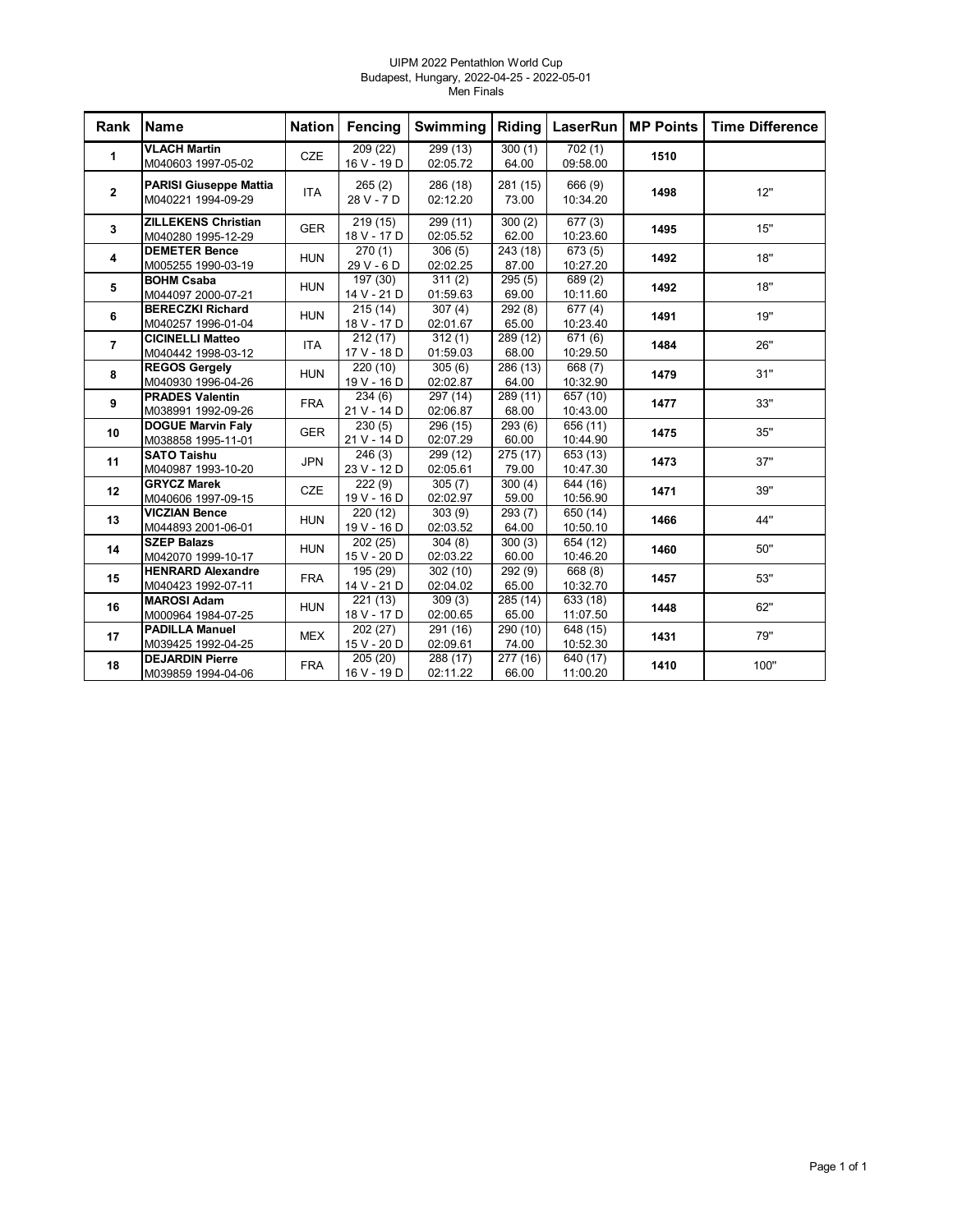#### UIPM 2022 Pentathlon World Cup Budapest, Hungary, 2022-04-25 - 2022-05-01 Mixed Relay

| Rank           | <b>Team</b>                                                                                                        | <b>Nation</b> | Fencing                 | Swimming             | Riding            | LaserRun             | <b>MP Points</b> | <b>Time Difference</b> |
|----------------|--------------------------------------------------------------------------------------------------------------------|---------------|-------------------------|----------------------|-------------------|----------------------|------------------|------------------------|
| 1              | <b>EGY</b><br><b>MORSY Haydy</b><br>W040244 1999-09-18<br><b>KARIM Noureldin</b><br>M047249 2001-10-14             | <b>EGY</b>    | 238(2)<br>30 V - 18 D   | 303(9)<br>02:03.95   | 284(1)<br>112.00  | 525(1)<br>12:55.00   | 1350             |                        |
| $\overline{2}$ | <b>HUN</b><br><b>ERDOS Rita</b><br>W043163 2002-07-23<br><b>KASZA Robert</b><br>M001445 1986-04-05                 | <b>HUN</b>    | 232(3)<br>28 V - 20 D   | 306(7)<br>02:02.40   | 266(3)<br>116.00  | 507(3)<br>13:13.00   | 1311             | 39"                    |
| 3              | <b>MEX</b><br><b>OLIVER Catherine Mayran</b><br>W046603 2001-08-22<br><b>CARRILLO Duilio</b><br>M049394 1997-03-24 | <b>MEX</b>    | 229 (4)<br>27 V - 21 D  | 300(11)<br>02:05.37  | 274 (2)<br>122.00 | 501(6)<br>13:19.00   | 1304             | 46"                    |
| 4              | <b>GBR</b><br><b>FOLLETT Charlie</b><br>W041248 1997-04-07<br><b>CURRY Samuel</b><br>M039717 1993-08-31            | <b>GBR</b>    | 234 (7)<br>24 V - 24 D  | 313(1)<br>01:58.57   | 259 (4)<br>120.00 | 486 (12)<br>13:34.00 | 1292             | 58"                    |
| 5              | <b>ITA</b><br><b>RINAUDO Alice</b><br>W041656 2000-04-18<br><b>COLASANTI Daniele</b><br>M040441 1996-07-20         | <b>ITA</b>    | 241 (1)<br>31 V - 17 D  | 309(5)<br>02:00.99   | 253(5)<br>126.00  | 487 (11)<br>13:33.00 | 1290             | 60"                    |
| 6              | <b>BRA</b><br><b>ABREU Isabela</b><br>W043228 1995-05-21<br><b>FAGUNDES Danilo</b><br>M039733 1988-02-25           | <b>BRA</b>    | 206 (12)<br>18 V - 30 D | 311(2)<br>01:59.80   | <b>DNS</b>        | 520 (2)<br>13:00.00  | 1037             | 313"                   |
| $\overline{7}$ | <b>GER</b><br><b>WALSER Julie</b><br>W043518 2001-09-17<br><b>OLEJARZ Dominik</b><br>M040093 1999-11-09            | <b>GER</b>    | 215(8)<br>25 V - 23 D   | 307(6)<br>02:01.88   | EL.               | 505(4)<br>13:15.00   | 1027             | 323"                   |
| 8              | <b>EST</b><br>JOGISU Johanna Maria<br>W049583 2002-05-12<br><b>KALLASTE Carl Robert</b><br>M049585 2002-03-18      | <b>EST</b>    | 223(5)<br>25 V - 23 D   | 301 (10)<br>02:04.74 | <b>DNS</b>        | 499 (7)<br>13:21.00  | 1023             | 327"                   |
| 9              | <b>ARG</b><br>ARMANAZQUI MARTINA<br>W043551 2002-10-30<br><b>SERRANO Franco</b><br>M043987 2000-11-22              | <b>ARG</b>    | 220 (6)<br>24 V - 24 D  | 310(3)<br>02:00.03   | EL.               | 486 (12)<br>13:34.00 | 1016             | 334"                   |
| 10             | <b>JPN</b><br>YAMANAKA Shino<br>W039942 1990-08-03<br><b>ASHIDA Yoshiki</b><br>M061107 1992-05-31                  | <b>JPN</b>    | 213(9)<br>21 V - 27 D   | 296 (12)<br>02:07.31 | EL.               | 504(5)<br>13:16.00   | 1013             | 337"                   |
| 11             | <b>POL</b><br><b>DOMINIAK Natalia</b><br>W041803 1998-01-29<br><b>DUKIELSKI Maciej</b><br>M040589 1995-01-02       | POL           | 210 (10)<br>20 V - 28 D | 309 (4)<br>02:00.94  | EL.               | 493 (8)<br>13:27.00  | 1012             | 338"                   |
| 12             | <b>CZE</b><br>ROUBICKOVA Anna<br>W045489 1999-11-16<br>SVECHOTA Ondrej<br>M039898 1993-02-16                       | CZE           | 205 (11)<br>19 V - 29 D | 304 (8)<br>02:03.48  | EL.               | 489 (10)<br>13:31.00 | 998              | 352"                   |
| 13             | <b>TUR</b><br>POLAT Yaren Nur<br>W044102 2001-04-30<br><b>CALISKAN Yunus</b><br>M049620 2001-08-01                 | <b>TUR</b>    | 195 (13)<br>19 V - 29 D | 292 (13)<br>02:09.00 | <b>DNS</b>        | 492 (9)<br>13:28.00  | 979              | 371"                   |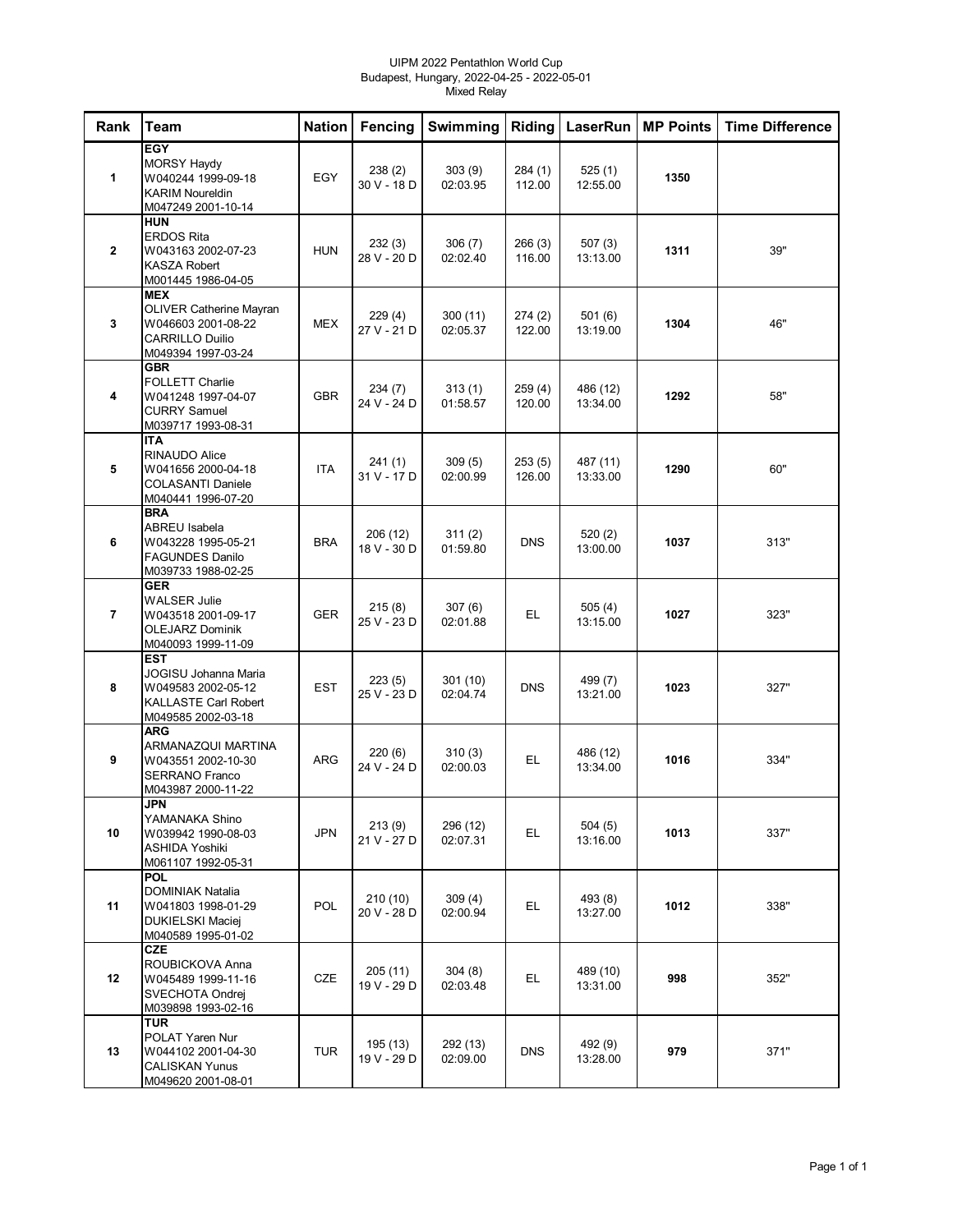# UIPM 2022 Pentathlon World Cup Budapest, Hungary, 2022-04-25 - 2022-05-01 Women Final Individual Results

| Rank           | <b>Reached Level Name</b> |                                                      | Nation     | Fencing                 | Swimming                | Riding |                      | LaserRun   MP Points | <b>Time Difference</b> |
|----------------|---------------------------|------------------------------------------------------|------------|-------------------------|-------------------------|--------|----------------------|----------------------|------------------------|
| 1              | Q                         | <b>GULYAS Michelle</b><br>W042365 2000-10-24         | <b>HUN</b> | 246(5)<br>23 V - 12 D   | 285(2)<br>02:12.94      |        | 555(13)<br>12:25.80  | 1086                 | 1"                     |
| $\overline{2}$ | Q                         | <b>MICHELI Elena</b><br>W040837 1999-04-29           | ITA        | 215(16)<br>18 V - 17 D  | 293(1)<br>02:08.76      |        | 578(8)<br>12:02.50   | 1086                 |                        |
| 3              | Q                         | <b>ABDELMAKSOUD Salma</b>                            | EGY        | 245(3)                  | 284(3)                  |        | 557 (11)             | 1086                 | 1"                     |
| $\overline{4}$ | Q                         | W041348 2000-01-18<br><b>SERAPINAITE leva</b>        | LTU        | 24 V - 11 D<br>242(6)   | 02:13.22<br>284 (4)     |        | 12:23.80<br>551 (15) | 1077                 | 9"                     |
|                |                           | W039668 1995-02-04<br><b>OTEIZA Marie</b>            |            | 23 V - 12 D<br>254(2)   | 02:13.43<br>283(5)      |        | 12:29.20<br>540(16)  |                      |                        |
| 5              | Q                         | W039494 1994-01-29<br><b>MERCURI Beatrice</b>        | <b>FRA</b> | 25 V - 10 D<br>210 (21) | 02:13.95<br>284 (4)     |        | 12:40.30<br>593 (2)  | 1077                 | 9"                     |
| 6              | Q                         | W040843 1999-12-31                                   | ITA        | 17 V - 18 D             | 02:13.43                |        | 11:47.40<br>546 (17) | 1087                 |                        |
| $\overline{7}$ | Q                         | <b>KANDIL Amira</b><br>W042925 2003-02-20            | EGY        | 259(1)<br>26 V - 9 D    | 281(5)<br>02:14.57      |        | 12:34.80             | 1086                 | 1 <sup>n</sup>         |
| 8              | Q                         | <b>GREEN Olivia</b><br>W042115 1999-11-23            | <b>GBR</b> | 184 (33)<br>11 V - 24 D | 281(7)<br>02:14.97      |        | 606 (2)<br>11:34.50  | 1071                 | 15"                    |
| 9              | Q                         | <b>UCHIDA Misaki</b><br>W044959 1998-03-18           | <b>JPN</b> | 215 (20)<br>18 V - 17 D | 293(1)<br>02:08.78      |        | 567(9)<br>12:13.90   | 1075                 | 12"                    |
| 10             | Q                         | <b>BRYSON Kerenza</b><br>W040816 1998-09-07          | <b>GBR</b> | 220(14)<br>19 V - 16 D  | 265(16)<br>02:22.68     |        | 590 (4)<br>11:50.80  | 1075                 | 12"                    |
| 11             | $\Omega$                  | <b>NOVOTNA Veronika</b><br>W042326 2000-11-11        | CZE        | 215 (18)<br>18 V - 17 D | 276 (10)<br>02.17.31    |        | 587 (6)<br>11:53.30  | 1078                 | $9^{\circ}$            |
| 12             | Q                         | <b>KREJCI Katerina</b><br>W073786 2000-06-24         | LAT        | 202 (24)<br>15 V - 20 D | 267 (14)<br>02:21.77    |        | 609(1)<br>11:31.80   | 1078                 | $8^{\circ}$            |
| 13             | Q                         | <b>BRASSIL Sive</b><br>W038948 1994-02-18            | IRL        | 209 (27)<br>14 V - 21 D | 276 (9)<br>02:17.04     |        | 588 (5)<br>11:52.70  | 1073                 | 14"                    |
| 14             | Q                         | <b>KRENKOVA Karolina</b>                             | CZE        | 222 (13)                | 274 (12)                |        | 580 (7)              | 1076                 | 11"                    |
| 15             | Q                         | W041397 1998-10-23<br><b>OLIVER Mayan</b>            | <b>MEX</b> | 19 V - 16 D<br>200 (25) | 02:18.01<br>269(13)     |        | 12:00.50<br>614 (1)  | 1083                 | $4^{\circ}$            |
| 16             | Q                         | W039765 1993-07-08<br><b>POTAPENKO Elena</b>         | KAZ        | 15 V - 20 D<br>224(15)  | 02:20.85<br>284(2)      |        | 11:26.10<br>562(13)  | 1070                 | 16"                    |
| 17             |                           | W042194 1993-04-20<br>LOPEZ Maria Lea                | <b>ITA</b> | 19 V - 16 D<br>240(4)   | 02:13.23<br>277(8)      |        | 12:18.70<br>559 (10) | 1076                 | 11"                    |
|                | Q                         | W041520 2000-08-04<br><b>GUZI Blanka</b>             |            | 23 V - 12 D<br>207 (22) | 02:16.65<br>276 (9)     |        | 12:21.10<br>590 (4)  |                      |                        |
| 18             | Q                         | W041178 1999-05-14<br><b>OLIVER Catherine Mayran</b> | <b>HUN</b> | 16 V - 19 D<br>232(8)   | 02:17.44<br>259 (16)    |        | 11:50.40<br>575(9)   | 1073                 | 13"                    |
| 19             | Q                         | W046603 2001-08-22                                   | <b>MEX</b> | 21 V - 14 D             | 02:25.56                |        | 12:05.80             | 1066                 | 20"                    |
| 20             | Q                         | <b>BARTA Luca</b><br>W041808 1999-10-04              | <b>HUN</b> | 225 (12)<br>20 V - 15 D | 274 (12)<br>02:18.41    |        | 564 (12)<br>12:16.20 | 1063                 | 23"                    |
| 21             | Q                         | <b>DOMINIAK Natalia</b><br>W041803 1998-01-29        | POL        | 219 (17)<br>18 V - 17 D | 274 (11)<br>02:18.08    |        | 568(11)<br>12:12.30  | 1061                 | 25"                    |
| 22             | Q                         | <b>VEGA Tamara</b><br>W039422 1993-03-14             | <b>MEX</b> | 235(7)<br>22 V - 13 D   | 275(11)<br>02:17.54     |        | 549 (15)<br>12:31.30 | 1059                 | 28"                    |
| 23             | Q                         | <b>ERDOS Rita</b><br>W043163 2002-07-23              | <b>HUN</b> | 199 (29)<br>14 V - 21 D | 265(15)<br>02:22.67     |        | 591 (3)<br>11:49.70  | 1055                 | 32"                    |
| 24             | Q                         | <b>SALMINEN Laura</b><br>W001997 1987-04-09          | <b>FIN</b> | 230 (9)<br>21 V - 14 D  | 266 (14)<br>02.22.27    |        | 556 (12)<br>12.24.30 | 1052                 | 35"                    |
| 25             | Q                         | <b>WHITAKER Emma</b>                                 | GBR        | 187 (31)                | 277(8)                  |        | 583 (7)              | 1047                 | 39"                    |
| 26             | Q                         | W044100 2001-05-05<br>SIMON Sarolta                  | <b>HUN</b> | 12 V - 23 D<br>231 (10) | 02:16.69<br>262 (17)    |        | 11:57.10<br>551 (14) | 1044                 | 43"                    |
| 27             | Q                         | W040929 1997-08-30<br><b>EUDES Anais</b>             | <b>BEL</b> | 20 V - 15 D<br>207(23)  | 02:24.23<br>273 (13)    |        | 12:29.60<br>562(14)  | 1042                 | 44"                    |
|                | Q                         | W057136 1989-09-28<br>TAMASAUSKAITE Aurelija         | LTU        | 16 V - 19 D<br>197 (30) | 02:18.78<br>256 (18)    |        | 12:18.10<br>588(5)   | 1041                 | 45                     |
| 28             |                           | W040255 1996-05-22<br>JOGISU Johanna Maria           |            | 14 V - 21 D<br>177(35)  | 02:27.44<br>257(17)     |        | 11:52.40<br>597 (3)  |                      |                        |
| 29             | Q                         | W049583 2002-05-12<br><b>RETI Kamilla</b>            | EST        | 10 V - 25 D<br>195 (26) | 02:26.66<br>257(18)     |        | 11:43.30<br>578(8)   | 1031                 | 55"                    |
| 30             | Q                         | W002355 1993-01-02<br><b>ARCEO Mariana</b>           | <b>HUN</b> | 14 V - 21 D             | 02:26.62                |        | 12:02.10             | 1030                 | 57"                    |
| 31             | Q                         | W039816 1994-04-27                                   | MEX        | 180 (32)<br>11 V - 24 D | 275 (10)<br>02:17.90    |        | 574 (10)<br>12:06.30 | 1029                 | 57"                    |
| 32             | Q                         | <b>AKSIN Ipek</b><br>W039555 1996-07-01              | <b>TUR</b> | 217 (19)<br>18 V - 17 D | 282(6)<br>02:14.22      |        | 526 (17)<br>12:54.00 | 1025                 | 61"                    |
| 33             | Q                         | <b>BOUSFIELD Alexandra</b><br>W042132 2001-05-11     | <b>GBR</b> | 195 (28)<br>14 V - 21 D | 278(7)<br>02:16.43      |        | 548 (16)<br>12:32.20 | 1021                 | 66'                    |
| 34             | Q                         | <b>TOTH Dorka Sara</b><br>W051073 2004-10-20         | <b>HUN</b> | 160 (36)<br>7 V - 28 D  | 264 (15)<br>02:23.14    |        | 586 (6)<br>11:54.20  | 1010                 | 76"                    |
| 35             | Q                         | <b>TOGNETTI Aurora</b><br>W040437 1998-09-13         | <b>ITA</b> | 227(11)<br>20 V - 15 D  | 284(3)<br>02:13.27      |        | 479 (18)<br>13:41.90 | 990                  | 96'                    |
| 36             | Q                         | <b>MEDINA GONZALEZ Andrea</b><br>W043606 2001-09-03  | ESP        | 175 (34)<br>12 V - 23 D | 278 (6)<br>02:16.16     |        | 475 (18)<br>13:45.20 | 928                  | 159"                   |
| 38             | Q                         | <b>ISMAIL Malak</b>                                  | EGY        | 208 (18)                | 274 (12)                |        | 553 (15)             | 1035                 | 28"                    |
| 39             | Q                         | W041888 2005-06-08<br><b>NOWACKA Oktawia</b>         | POL        | 14 V - 16 D<br>236(3)   | 02:18.09<br>271 (20)    |        | 12:27.00<br>526(21)  | 1033                 | 33"                    |
| 40             | Q                         | W038035 1991-01-02<br><b>EGLOFF Lea</b>              | SUI        | 18 V - 11 D<br>187 (27) | $02 - 1976$<br>273 (18) |        | 12:54.30<br>569(4)   | 1029                 | 37'                    |
| 41             | Q                         | W042141 2000-08-07<br><b>ADOMAITYTE Elzbieta</b>     | LTU        | 11 V - 18 D<br>226(9)   | 02:18.57<br>251 (26)    |        | 12:11.70<br>549 (18) | 1026                 | 37'                    |
|                |                           | W043961 2002-01-07<br><b>ABREU</b> Isabela           |            | 17 V - 13 D<br>220(15)  | 02:29.91<br>275(11)     |        | 12:31.00<br>530 (25) |                      |                        |
| 42             | Q                         | W043228 1995-05-21<br><b>JURT Anna</b>               | <b>BRA</b> | 16 V - 14 D<br>194 (26) | 02:17.92<br>250 (30)    |        | 12:50.50<br>580(3)   | 1025                 | 38'                    |
| 43             | Q                         | W042140 2001-12-28<br>YAMANAKA Shino                 | SUI        | 12 V - 17 D<br>196 (24) | 02:30.26<br>260 (23)    |        | 12:00.50<br>561 (10) | 1024                 | 42"                    |
| 44             | Q                         | W039942 1990-08-03<br><b>MORSY Haydy</b>             | <b>JPN</b> | 12 V - 18 D             | 02:25.00                |        | 12:19.90             | 1017                 | 46"                    |
| 45             | Q                         | W040244 1999-09-18                                   | EGY        | 236 (4)<br>18 V - 11 D  | 258 (28)<br>02:26.24    |        | 521 (24)<br>12:59.80 | 1015                 | 51"                    |
| 46             | Q                         | <b>GYUGYI Laura</b><br>W075570 2004-10-24            | <b>HUN</b> | 190 (25)<br>11 V - 19 D | 273 (14)<br>02:18.87    |        | 551 (17)<br>12:29.00 | 1014                 | 49"                    |
| 47             | Q                         | <b>WALSER Julie</b><br>W043518 2001-09-17            | <b>GER</b> | 201 (20)<br>$13V - 16D$ | 267 (24)<br>02:21.94    |        | 545 (13)<br>12:35.20 | 1013                 | 53"                    |
| 48             | Q                         | <b>LESNARD Celie</b><br>W042266 1994-07-05           | <b>FRA</b> | 202 (22)<br>13 V - 17 D | 240(28)<br>02:35.47     |        | 566(8)<br>12:14.20   | 1008                 | 55"                    |
| 49             | Q                         | SHIBATA Hana<br>W041858 2002-02-25                   | <b>JPN</b> | 194 (23)<br>12 V - 17 D | 288(4)<br>02:11.12      |        | 514 (26)<br>13:06.40 | 996                  | 70"                    |
| 50             | Q                         | PAPOLCZI Emilia<br>W043206 2000-08-19                | <b>HUN</b> | 180 (28)<br>10 V - 19 D | 294(1)<br>02:08.28      |        | 521 (23)<br>12:59.20 | 995                  | 71"                    |
| 51             | Q                         | NIEDZIALKOWSKA Daria<br>W045459 2000-07-09           | POL        | 208 (15)<br>14 V - 15 D | 275 (15)<br>02:12.96    |        | 507(27)<br>13:13.70  | 990                  | 76"                    |
| 52             | Q                         | <b>POLAT Yaren Nur</b>                               | TUR        | 190 (26)                | 270(15)                 |        | 529 (26)             | 989                  | 74"                    |
| 53             | Q                         | W044102 2001-04-30<br><b>ARMANAZQUI MARTINA</b>      | ARG        | 11 V - 19 D<br>194 (25) | 02:20.29<br>272 (19)    |        | 12:51.30<br>516(25)  | 982                  | 84"                    |
| 54             | Q                         | W043551 2002-10-30<br><b>ESZES Noemi</b>             | <b>HUN</b> | 12 V - 17 D<br>194 (22) | 02:19.01<br>266 (25)    |        | 13:04.50<br>496 (28) | 956                  | 110"                   |
|                |                           | W052054 2001-08-29<br><b>VAUCHER Chloé</b>           |            | 12 V - 17 D<br>184 (29) | 02:22.32<br>232 (29)    |        | 13:24.80<br>524 (27) |                      |                        |
| 55             | Q                         | W060099 1995-11-21<br><b>LICHANCOVA Alica</b>        | SUI        | 10 V - 20 D<br>202(23)  | 02:39.24<br>265 (20)    |        | 12:56.50<br>469 (28) | 940                  | 123"                   |
| 56             | Q                         | W041012 1998-04-08<br><b>CHUA-IN Khemjira</b>        | <b>SVK</b> | 13 V - 17 D<br>152 (30) | 02:22.57<br>268 (22)    |        | 13:51.80<br>490 (29) | 936                  | 127"                   |
| 57             | Q                         | W075726 2007-01-13                                   | THA        | $6V - 23D$              | 02:21.46                |        | 13:30.00             | 910                  | 156"                   |
| 58             | Q                         | <b>D'AUGHTON Hanna</b><br>W057204 2002-03-20         | IRL        | 173 (29)<br>9 V - 20 D  | 267 (23)<br>02:21.78    |        | 424 (30)<br>14:36.70 | 864                  | 202"                   |
| 59             | Q                         | <b>AIMARB</b> Papimon<br>W075727 2005-04-21          | THA        | 148 (31)<br>4 V - 26 D  | 242(27)<br>02:34.21     |        | 420 (29)<br>14:40.60 | 810                  | 253"                   |
| 60             | Q                         | <b>LANGREHR Rebecca</b><br>W040067 1998-04-04        | GER        | 244(2)<br>20 V - 10 D   | <b>DNS</b>              |        | DNS                  | 244                  | 819"                   |
| 61             | Q                         | <b>DOBRONYI Dorina</b><br>W043157 2004-08-09         | <b>HUN</b> | 190 (28)<br>11 V - 19 D | <b>DNS</b>              |        | <b>DNS</b>           | 190                  | 873"                   |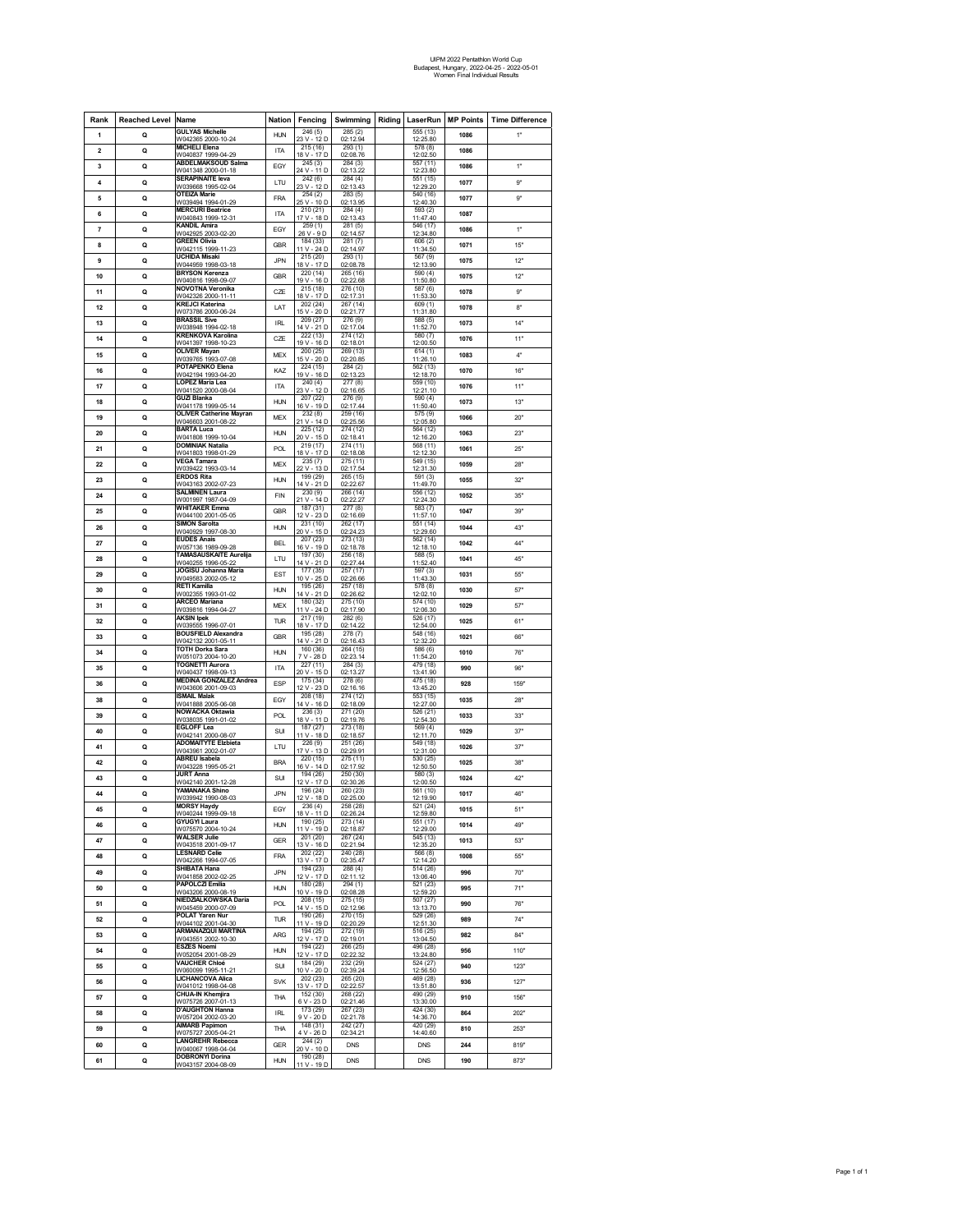| Rank                    | <b>Reached Level Name</b> |                                                                           | <b>Nation</b> | Fencing                              | Swimming Riding LaserRun |                       | <b>MP Points</b> | <b>Time Difference</b>   |
|-------------------------|---------------------------|---------------------------------------------------------------------------|---------------|--------------------------------------|--------------------------|-----------------------|------------------|--------------------------|
| 1                       | $\Omega$                  | <b>VLACH Martin</b><br>M040603 1997-05-02                                 | CZE           | 205(22)<br>19 <sub>D</sub><br>16 V-  | 295 (17)<br>02:07.59     | 688(1)<br>10:12.30    | 1188             | 8"                       |
| $\overline{\mathbf{2}}$ | Q                         | PARISI Giuseppe Mattia                                                    | <b>ITA</b>    | 265(2)<br>28 V - 7 D                 | 286 (18)<br>02:12.17     | 646 (15)<br>10:54.50  | 1197             |                          |
| 3                       | Q                         | 1994<br>09-29<br><b>ZILLEKENS Christian</b>                               | GER           | 219 (15)                             | 301 (11)                 | 671(5)                | 1191             | 5"                       |
| 4                       | Q                         | /040280 1995-12-29<br><b>DEMETER Bence</b>                                | <b>HUN</b>    | 18 V - 17 D<br>274(1)                | 02:04.79<br>304(6)       | 10:29.80<br>618 (17)  | 1196             |                          |
| 5                       | $\circ$                   | M005255 1990-03-19<br><b>BOHM Csaba</b>                                   | <b>HUN</b>    | 29 V - 6 D<br>205 (30)               | 02:03.36<br>312(2)       | 11:22.90<br>673(3)    | 1190             | 7"                       |
| 6                       |                           | M044097 2000-07-21<br><b>BERECZKI Richard</b>                             |               | 14 V - 21 D<br>217 (14)              | 01:59.27<br>302 (10)     | 10:27.80<br>672(4)    | 1191             | 6"                       |
|                         | Q                         | M040257 1996-01-04<br><b>CICINELLI Matteo</b>                             | <b>HUN</b>    | 18 V - 17 D                          | 02:04.23<br>315(1)       | 10:28.60<br>654 (12)  |                  |                          |
| 7                       | Q                         | VI040442 1998-03-12<br><b>REGOS</b> Gergely                               | <b>ITA</b>    | 212 (17)<br>17 V - 18 D<br>220 (10)  | 01:5761<br>303(8)        | 10:46.20<br>666 (7)   | 1181             | $16^{\circ}$             |
| 8                       | Q                         | M040930 1996-04-26                                                        | <b>HUN</b>    | 19 V - 16 D                          | 02:03.59                 | 10:34.10              | 1189             | $\overline{\phantom{a}}$ |
| 9                       | $\Omega$                  | <b>PRADES Valentin</b><br>M038991 1992-09-26                              | <b>FRA</b>    | 230(6)<br>21 V - 14 D                | 301(12)<br>02:04.89      | 657 (11)<br>10:43.70  | 1188             | R                        |
| 10                      | Q                         | <b>DOGUE Marvin Faly</b><br>/038858 1995-11-0                             | GER           | 230(5)<br>21 V - 14 E                | 293 (18)<br>02:08.83     | 664 (8)<br>10:36.30   | 1187             | 9"                       |
| 11                      | Q                         | <b>SATO Taishu</b><br>VI040987 1993-10<br>20                              | <b>JPN</b>    | 242 (3)<br>23 V -<br>12E             | 298 (14)<br>02:06.30     | 645 (14)<br>10:55     | 1185             | 11"                      |
| 12                      | Q                         | <b>GRYCZ Marek</b><br>M040606 1997-09-15                                  | CZE           | 222(9)<br>19 V - 16 D                | 304 (9)<br>02:03.35      | 663 (8)<br>10:37.00   | 1189             | 8"                       |
| 13                      | $\circ$                   | VICZIAN Bence<br>M044893 2001-06-01                                       | <b>HUN</b>    | 222 (12)<br>19 V - 16 D              | 304(8)<br>02:03.18       | 661 (10)<br>10:39.70  | 1187             | 10 <sup>°</sup>          |
| 14                      | Q                         | <b>SZEP Balazs</b>                                                        | <b>HUN</b>    | 208 (25)<br>15 V - 20 D              | 303 (7)                  | 680 (3)<br>10:20.00   | 1191             | 5"                       |
| 15                      | Q                         | /042070 1999-10-17<br><b>HENRARD Alexandre</b>                            | <b>FRA</b>    | 195 (29)                             | 02:03.56<br>305(7)       | 686 (2)               | 1186             | 11"                      |
| 16                      | Q                         | VI040423 1992-07-11<br><b>MAROSI Adam</b>                                 | <b>HUN</b>    | 14 V-<br>21 D<br>217(13)             | 02:02.56<br>307(6)       | 10:14.70<br>665 (7)   | 1189             | 8"                       |
| 17                      | $\Omega$                  | M000964 1984-07-2<br>PADILLA Manuel                                       | <b>MEX</b>    | 18 V - 17 D<br>204 (27)              | 02:01.83<br>296 (16)     | 10:35.00<br>684(2)    | 1184             | 12"                      |
|                         |                           | M039425 1992-04-25<br><b>DEJARDIN Pierre</b>                              |               | 15 V - 20 D<br>207 (20)              | 02:07.13<br>292 (16)     | 10:16.00<br>688 (1)   |                  |                          |
| 18                      | Q                         | 039859 1994-04-06<br><b>TAMAS Jozsef</b>                                  | <b>FRA</b>    | 19 <sub>D</sub><br>$16V -$<br>231(7) | 02:09.17<br>306(5)       | 10:12.70<br>644 (15)  | 1187             | 10 <sup>o</sup>          |
| 19                      | Q                         | /041181 2000-05-2<br><b>KARDOS Bence</b>                                  | <b>HUN</b>    | 20 V - 15 D<br>212 (16)              | 02:02.12<br>300(12)      | 10:56.10              | 1181             | 15                       |
| 20                      | Q                         | M040948 1998-05                                                           | <b>HUN</b>    | 17 V - 18 D                          | 02:05.01                 | 668 (6)<br>10:32.60   | 1180             | 17                       |
| 21                      | Q                         | <b>UIBEL Pele</b><br>V043527 2000-08-24                                   | GER           | 239(4)<br>22 V - 13 D                | 287(17)<br>02:11.98      | 652 (13)<br>10:48.70  | 1178             | 19"                      |
| 22                      | $\circ$                   | <b>HERNANDEZ Emiliano</b><br>M041204 1998-01-27                           | <b>MEX</b>    | 205 (21)<br>16 V - 19 D              | 301 (11)<br>02:04.68     | 671(5)<br>10:29.80    | 1177             | $20^{\circ}$             |
| 23                      | Q                         | <b>TOVKAI Oleksandr</b><br>/041405 1996-01-27                             | <b>UKR</b>    | 222 (11)<br>$19V - 16D$              | 310 (3)<br>02:00.41      | 643 (16)<br>10:57.70  | 1175             | $22^{\circ}$             |
| 24                      | Q                         | <b>KOVALCHUK Yuriy</b><br>M044784 2002-01-02                              | <b>UKR</b>    | 205 (19)<br>16 V - 19 D              | 309 (1)<br>02:00.61      | 660 (10)<br>10:40.10  | 1174             | $22^{\circ}$             |
| 25                      | Q                         | <b>LAWRYNOWICZ Daniel</b>                                                 | POL           | 200(24)                              | 300(13)                  | 668 (6)               | 1168             | 28"                      |
| 26                      | $\Omega$                  | VI040959 1997-09-30<br><b>COLASANTI Alessandro</b>                        | <b>ITA</b>    | 15 V - 20 D<br>195 (31)              | 02:05.12<br>309(2)       | 10:32.80<br>662 (9)   | 1166             | $30^{\circ}$             |
| 27                      | Q                         | M039022 1995-01-09<br><b>SWIDERSKI Jaroslaw</b>                           | POL           | 14 V - 21 D<br>199 (33)              | 02:00.9'<br>308(3)       | 10:38.70<br>656 (12)  | 1163             | 33"                      |
|                         |                           | 039585 1993-03-16<br><b>MOHAMED Moutaz</b>                                |               | 14 V - 21 D<br>195 (28)              | 02:01.00<br>308(4)       | 10:44 40<br>658 (11)  |                  |                          |
| 28                      | Q                         | MD49123 2004-10-01<br><b>ILYASHENKO Pavel</b>                             | EGY           | 14 V - 21 D<br>212 (18)              | 02:01.17<br>297 (15)     | 10:42.10<br>651 (14)  | 1161             | 36                       |
| 29                      | Q                         | V003895 1990-06-23                                                        | KAZ           | 19 V - 16 D                          | 02:06.95                 | 10:49.40              | 1160             | 37                       |
| 30                      | $\circ$                   | <b>KLIS Krisztian</b><br>M038969 1993-04-20                               | <b>HUN</b>    | 187 (34)<br>12 V - 23 D              | 298 (15)<br>02:06.34     | 672(4)<br>10:28.00    | 1157             | 39"                      |
| 31                      | Q                         | <b>AGUNDES Danilo</b><br>1039733 1988-02-25                               | <b>BRA</b>    | 197 (32)<br>14 V - 21 D              | 298 (14)<br>02:06.21     | 662 (9)<br>10:38.60   | 1157             | 40"                      |
| 32                      | Q                         | <b>SUKHAREV Vladislav</b><br>M140830 1994-02-06                           | KAZ           | 227(8)<br>20 V - 15 D                | 308(4)<br>02:01.25       | 610 (18)<br>11:30.30  | 1145             | 51"                      |
| 33                      | Q                         | <b>MOHAMED Omar</b><br>M049121 2001-02-2                                  | EGY           | 180 (35)<br>11 V - 24 D              | 301 (10)<br>02:04.69     | 651 (13)<br>10:49.20  | 1132             | 64"                      |
| 34                      | $\Omega$                  | SANDOVAL Alvaro<br>M037617 1990-11-0                                      | <b>MFX</b>    | 200(26)<br>15 V - 20 D               | 303(9)<br>02:03.99       | 623 (16)<br>11:17.80  | 1126             | 70"                      |
| 35                      | Q                         | KUF Jan                                                                   | CZE           | 200(23)                              | 299 (13)                 | 617 (17)              | 1116             | $81 -$                   |
| 36                      | Q                         | /037531 1991-05-11<br><b>MITTERRAND Fernand</b>                           | GER           | 15 V-<br>20 <sub>D</sub><br>175 (36) | 02:05.88<br>307 (5)      | 11:23.40<br>537 (18)  | 1019             | 178                      |
| 37                      | Q                         | VI042655 1999-11-2:<br><b>CARRILLO Duilio</b>                             | <b>MEX</b>    | 10 V<br>25F<br>220 (15)              | 02:01.8<br>298 (28)      | $12 - 43$<br>652 (17) | 1170             | 27                       |
| 38                      | $\circ$                   | M049394 1997-03-2<br><b>ELKASHEF Eyad</b>                                 |               | 18 V - 16 D<br>225 (12)              | 02:06.29<br>300 (22)     | 10:48.59<br>645 (17)  | 1170             | 28"                      |
|                         |                           | M048984 2002-12-1<br><b>SINGH Paolo</b>                                   | EGY           | 19 V -<br>15 D<br>215 (21)           | 02:05.01<br>296 (25)     | 10:55.83<br>654 (15)  |                  |                          |
| 39                      | Q                         | 041301 1998-01-19<br><b>KASPERCZAK Kamil</b>                              | <b>FRA</b>    | 17 V - 17 D                          | 02:07.45                 | 10:46.75              | 1165             | 33"                      |
| 40                      | Q                         | VI042165 2000-12-31                                                       | POL           | 195 (29)<br>15 V - 19 D              | 304 (12)<br>02:03.31     | 665 (7)<br>10:35.11   | 1164             | 33"                      |
| 41                      | Q                         | <b>KARIM Noureldin</b><br>M047249 2001-10-14                              | EGY           | 190 (31)<br>12 V - 22 D              | 301 (21)<br>02:04.78     | 670 (4)<br>10:30.84   | 1161             | 36°                      |
| 42                      | $\Omega$                  | <b>AHARUSHEV Maksym</b><br>M073302 2000-01-27                             | <b>UKR</b>    | 200(26)<br>14 V - 20 D               | 295 (26)<br>02:07.59     | 662(8)<br>10:38.04    | 1157             | 41"                      |
| 43                      | Q                         | <b>GUSTENAU Gustav</b><br>VI038864 1997-06-01                             | AUT           | 210 (22)<br>16 V - 18 D              | 316 (2)<br>01:57.00      | 629 (27)<br>11:11.96  | 1155             | 42                       |
| 44                      | Q                         | <b>STROMSOE Axel</b><br>042154 2000-09-26                                 | SWE           | 215 (20)<br>17 V - 17 D              | 294 (27)<br>02:08.49     | 644 (18)<br>10:56.67  | 1153             | 45                       |
| 45                      | Q                         | <b>SERRANO Franco</b>                                                     | ARG           | 215(18)                              | 302 (15)                 | 633(23)               | 1150             | 47                       |
| 46                      | Q                         | V043987 2000-11-22<br><b>BRUCKMANN Gergo</b>                              | <b>HUN</b>    | 17 V - 17 D<br>205(26)               | 02:04.27<br>297 (29)     | 11:07.20<br>648 (20)  | 1150             | 47                       |
| 47                      | $\circ$                   | M040258 1995-07-14<br>DUKIELSKI Maciej                                    | POL           | 15 V - 19 D<br>225 (10)              | 02:06.90<br>301 (18)     | 10:52.81<br>623 (27)  | 1149             | 49"                      |
|                         |                           | M040589 1995-01-02<br>CHAMIZO Cristian                                    |               | 19 V - 15 D<br>220 (12)              | 02:04.63<br>298 (27)     | 11:17.99<br>628 (29)  |                  |                          |
| 48                      | Q                         | /041327 1999-06-2                                                         | ESP           | 18 V - 16 D                          | 02:06:10                 | 11:12.14              | 1146             | 51"                      |
| 49                      | Q                         | <b>MICHELI Giorgio</b><br>V040838 2002-05-07                              | <b>ITA</b>    | 190 (30)<br>12 V - 22 D              | 311(4)<br>01:59.80       | 642 (19)<br>10:58.40  | 1143             | 55"                      |
| 50                      | Q                         | <b>SAMSONOV Valentin</b><br>MD40945 1999-02-14                            | <b>MDA</b>    | 195 (29)<br>13 V - 21 D              | 304 (16)<br>02:03.10     | 642 (20)<br>10:58.43  | 1141             | 57                       |
| 51                      | $\Omega$                  | <b>EVANS Tyler</b><br>M048899 1992-01-09                                  | <b>USA</b>    | 170 (33)<br>8 V - 26 D               | 304 (15)<br>02:03.09     | 665 (5)<br>10:35.26   | 1139             | 59"                      |
| 52                      | Q                         | <b>MIHALEV Todor</b><br>/040990 1997-04                                   | <b>BUL</b>    | 205 (25)<br>$15V - 19D$              | 298 (23)<br>02:06.11     | 636 (23)<br>11:04.31  | 1139             | 59"                      |
| 53                      | Q                         | <b>MUELLER Vital</b><br>/048474 2000-02                                   | SUI           | 220 (14)<br>18 V - 16 D              | 307(9)<br>02:01.61       | 608 (32)<br>11:32.27  | 1135             | 62"                      |
| 54                      | Q                         | POLIVKA Ondrei                                                            | CZE           | 170 (33)                             | 302 (17)                 | 661 (9)               | 1133             | 64"                      |
| 55                      | $\circ$                   | VID01901 1988-03-16<br>CURRY Samuel                                       | GBR           | 8 V - 26 D<br>195 (28)               | 02:04.41<br>301(18)      | 10:39.67<br>633 (24)  | 1129             | 68"                      |
| 56                      | Q                         | M039717 1993-08-3<br><b>ANDERSON Guy</b>                                  | GBR           | 13 V - 21 D<br>220 (13)              | 02:04.51<br>281 (35)     | 11:07.45<br>621 (31)  | 1122             | 75                       |
|                         |                           | VI044996 2001-07-23<br><b>KALLASTE Carl Robert</b>                        |               | 18 V - 16 D<br>220 (15)              | 02:09.79<br>293 (28)     | 11:19.04<br>607 (30)  |                  |                          |
| 57                      | Q                         | V049585 2002-03-18<br><b>KHIJAKADZE Gaga</b>                              | EST           | 20 V - 14 D<br>190 (32)              | 02:08.54<br>286 (34)     | 11:33.19<br>641 (21)  | 1120             | 78"                      |
| 58                      | Q                         | M041861 2000-05-29                                                        | GEO           | 12 V - 22 D                          | 02:12.15                 | 10:59.97              | 1117             | 80"                      |
| 59                      | $\Omega$                  | <b>BAIZHENOV Galymzhan</b><br>M041649 1999-02-03                          | KAZ           | 230(5)<br>14 D<br>$20V -$            | 287 (30)<br>02:11.59     | 600 (32)<br>11:40.22  | 1117             | $81 -$                   |
| 60                      | Q                         | <b>ASHIDA Yoshiki</b><br>061107 1992-05-31                                | JPN           | 190 (30)<br>$12V -$<br>22 D          | 296 (31)<br>02:07.15     | 630 (26)<br>11:10.79  | 1116             | $81 -$                   |
| 61                      | Q                         | <b>SEKIGAWA Kazuaki</b><br>V077146 1993-12-24                             | <b>JPN</b>    | 175 (31)<br>9 V-<br>25 D             | 320(1)<br>01:55.43       | 621 (28)<br>11:19.75  | 1116             | 82                       |
| 62                      | Q                         | <b>STEINBOCK Daniel</b><br>M039806 1996-02-11                             | SWE           | 220 (17)<br>18 V - 16 D              | 301 (19)<br>02:04.81     | 590 (33)<br>11:50.07  | 1111             | 87                       |
| 63                      | $\Omega$                  | <b>CSAK Milan</b>                                                         | <b>HUN</b>    | 200(27)                              | 308(9)                   | 603 (31)              | 1111             | 87                       |
| 64                      | Q                         | M062987 2004-10-13<br><b>CALISKAN Yunus</b>                               | TUR           | 14 V - 20 D<br>165 (34)              | 02:01.29<br>287 (31)     | 11:37.20<br>640 (21)  | 1092             | 106"                     |
| 65                      | Q                         | 049620 2001-08-0<br><b>HOFER Maxence</b>                                  | SUI           | 9 V - 25 D<br>210 (21)               | 02:11.59<br>291 (32)     | 11:00.31<br>568 (34)  | 1069             | 128"                     |
| 66                      |                           | MOR1430 1008-10-24<br><b>KESORNPHORN Nattaphon</b>                        |               | 16 V - 18 D<br>175(32)               | 02:09.54<br>282(33)      | 12:12<br>610 (29)     | 1067             |                          |
|                         | Q                         | /042064 1995-09-08<br><b>HEPNAK Vipas</b>                                 | THA           | $9V - 25D$<br>160(35)                | 02:14.17<br>311(4)       | 11:30.06<br>582 (33)  |                  | 131"                     |
| 67                      | $\Omega$                  | M075724 2005-06-07<br>YOHUANG Phurithut                                   | THA           | 6 V - 28 D<br>170 (34)               | 01:59.84<br>309(6)       | 11:58.86<br>565 (35)  | 1053             | 144"                     |
| 68                      | Q                         | M075725 2005-02-21                                                        | THA           | 8 V - 26 D                           | 02:00.95                 | 12:15.24              | 1044             | 153"                     |
| 69                      | Q                         | <b>SAMAME BERNABE Jair Alberto</b><br>M067785 2000-04-03<br>HALLMAN Blake | PER           | 220 (18)<br>18 V - 16 D              | 260 (34)<br>02:25.40     | 562 (34)<br>12:18.70  | 1042             | 156"                     |
| 70                      | Q                         | 077210 1996-01-08                                                         | <b>USA</b>    | 160 (35)<br>6 V - 28 D               | 209 (35)<br>02:50.69     | 521(35)<br>12:59.60   | 890              | 308"                     |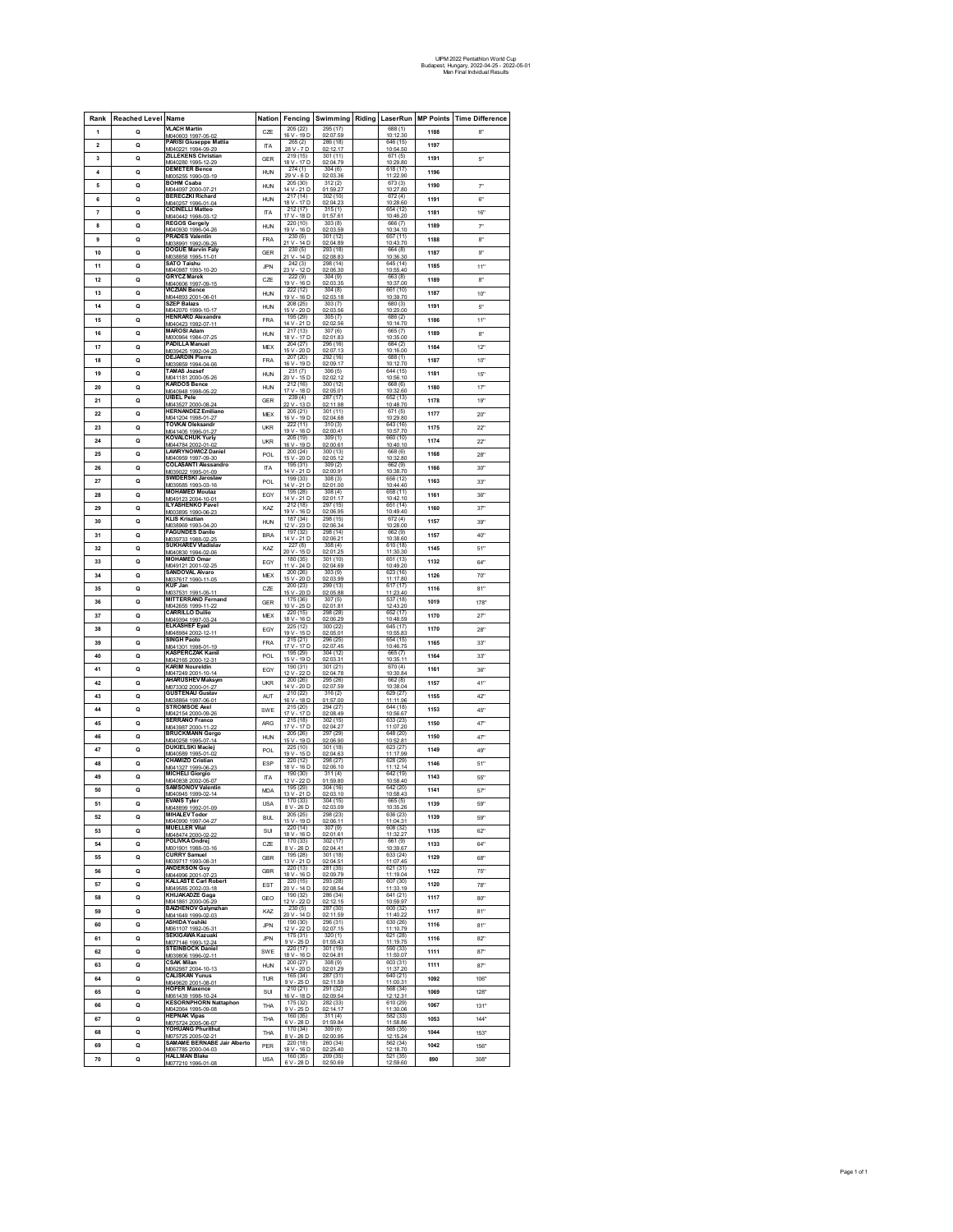# UIPM 2022 Pentathlon World Cup Budapest, Hungary, 2022-04-25 - 2022-05-01 Men Team Competition

| Bence DEMETER, M005255<br>F<br>F<br>$\mathbf{1}$<br>Csaba BOHM, M044097<br><b>HUN</b><br>4475<br>F<br>Richard BERECZKI, M040257<br>F<br>Valentin PRADES, M038991<br>F<br>$\overline{2}$<br>Alexandre HENRARD, M040423<br><b>FRA</b><br>4344<br>F<br>Pierre DEJARDIN, M039859<br>F<br>Giuseppe Mattia PARISI, M040221<br>F<br>3<br>Matteo CICINELLI, M040442<br><b>ITA</b><br>4148<br><b>SF</b><br>Alessandro COLASANTI, M039022<br>F<br>Christian ZILLEKENS, M040280<br>F<br>$\overline{4}$<br>Marvin Faly DOGUE, M038858<br><b>GER</b><br>4148<br>Pele UIBEL, M043527<br><b>SF</b><br>F<br>Martin VLACH, M040603<br>F<br>5<br>Marek GRYCZ, M040606<br><b>CZE</b><br>4097<br><b>SF</b><br>Jan KUF, M037531<br>F<br>Manuel PADILLA, M039425<br><b>SF</b><br>6<br>Emiliano HERNANDEZ, M041204<br><b>MEX</b><br>3734<br><b>SF</b><br>Alvaro SANDOVAL, M037617<br>$\overline{\mathsf{F}}$<br>Taishu SATO, M040987<br>$\overline{7}$<br>Yoshiki ASHIDA, M061107<br><b>JPN</b><br>3705<br>Kazuaki SEKIGAWA, M077146<br>$\overline{\mathsf{SF}}$<br>Oleksandr TOVKAI, M041405<br>8<br>Yuriy KOVALCHUK, M044784<br><b>SF</b><br><b>UKR</b><br>3506<br>Maksym AHARUSHEV, M073302<br>$S$ F<br>Daniel LAWRYNOWICZ, M040959<br><b>SF</b><br>9<br>Jaroslaw SWIDERSKI, M039585<br><b>POL</b><br>3495<br>Kamil KASPERCZAK, M042165<br>$S$ F<br>Moutaz MOHAMED, M049123<br>10<br>Omar MOHAMED, M049121<br><b>SF</b><br><b>EGY</b><br>3463<br>Eyad ELKASHEF, M048984<br><b>SF</b><br>Pavel ILYASHENKO, M003895<br>11<br><b>SF</b><br>Vladislav SUKHAREV, M040830<br><b>KAZ</b><br>3422<br>Galymzhan BAIZHENOV, M041649<br>Nattaphon KESORNPHORN, M042064<br>12<br>Vipas HEPNAK, M075724<br><b>THA</b><br>3164 | <b>Rank</b> | <b>Names</b>               | <b>Reached Level</b> | <b>Nation</b> | <b>MP Points</b> |
|----------------------------------------------------------------------------------------------------------------------------------------------------------------------------------------------------------------------------------------------------------------------------------------------------------------------------------------------------------------------------------------------------------------------------------------------------------------------------------------------------------------------------------------------------------------------------------------------------------------------------------------------------------------------------------------------------------------------------------------------------------------------------------------------------------------------------------------------------------------------------------------------------------------------------------------------------------------------------------------------------------------------------------------------------------------------------------------------------------------------------------------------------------------------------------------------------------------------------------------------------------------------------------------------------------------------------------------------------------------------------------------------------------------------------------------------------------------------------------------------------------------------------------------------------------------------------------------------------------------------------------------------------------------------------------------------|-------------|----------------------------|----------------------|---------------|------------------|
|                                                                                                                                                                                                                                                                                                                                                                                                                                                                                                                                                                                                                                                                                                                                                                                                                                                                                                                                                                                                                                                                                                                                                                                                                                                                                                                                                                                                                                                                                                                                                                                                                                                                                              |             |                            |                      |               |                  |
|                                                                                                                                                                                                                                                                                                                                                                                                                                                                                                                                                                                                                                                                                                                                                                                                                                                                                                                                                                                                                                                                                                                                                                                                                                                                                                                                                                                                                                                                                                                                                                                                                                                                                              |             |                            |                      |               |                  |
|                                                                                                                                                                                                                                                                                                                                                                                                                                                                                                                                                                                                                                                                                                                                                                                                                                                                                                                                                                                                                                                                                                                                                                                                                                                                                                                                                                                                                                                                                                                                                                                                                                                                                              |             |                            |                      |               |                  |
|                                                                                                                                                                                                                                                                                                                                                                                                                                                                                                                                                                                                                                                                                                                                                                                                                                                                                                                                                                                                                                                                                                                                                                                                                                                                                                                                                                                                                                                                                                                                                                                                                                                                                              |             |                            |                      |               |                  |
|                                                                                                                                                                                                                                                                                                                                                                                                                                                                                                                                                                                                                                                                                                                                                                                                                                                                                                                                                                                                                                                                                                                                                                                                                                                                                                                                                                                                                                                                                                                                                                                                                                                                                              |             |                            |                      |               |                  |
|                                                                                                                                                                                                                                                                                                                                                                                                                                                                                                                                                                                                                                                                                                                                                                                                                                                                                                                                                                                                                                                                                                                                                                                                                                                                                                                                                                                                                                                                                                                                                                                                                                                                                              |             |                            |                      |               |                  |
|                                                                                                                                                                                                                                                                                                                                                                                                                                                                                                                                                                                                                                                                                                                                                                                                                                                                                                                                                                                                                                                                                                                                                                                                                                                                                                                                                                                                                                                                                                                                                                                                                                                                                              |             |                            |                      |               |                  |
|                                                                                                                                                                                                                                                                                                                                                                                                                                                                                                                                                                                                                                                                                                                                                                                                                                                                                                                                                                                                                                                                                                                                                                                                                                                                                                                                                                                                                                                                                                                                                                                                                                                                                              |             |                            |                      |               |                  |
|                                                                                                                                                                                                                                                                                                                                                                                                                                                                                                                                                                                                                                                                                                                                                                                                                                                                                                                                                                                                                                                                                                                                                                                                                                                                                                                                                                                                                                                                                                                                                                                                                                                                                              |             |                            |                      |               |                  |
|                                                                                                                                                                                                                                                                                                                                                                                                                                                                                                                                                                                                                                                                                                                                                                                                                                                                                                                                                                                                                                                                                                                                                                                                                                                                                                                                                                                                                                                                                                                                                                                                                                                                                              |             |                            |                      |               |                  |
|                                                                                                                                                                                                                                                                                                                                                                                                                                                                                                                                                                                                                                                                                                                                                                                                                                                                                                                                                                                                                                                                                                                                                                                                                                                                                                                                                                                                                                                                                                                                                                                                                                                                                              |             |                            |                      |               |                  |
|                                                                                                                                                                                                                                                                                                                                                                                                                                                                                                                                                                                                                                                                                                                                                                                                                                                                                                                                                                                                                                                                                                                                                                                                                                                                                                                                                                                                                                                                                                                                                                                                                                                                                              |             |                            |                      |               |                  |
|                                                                                                                                                                                                                                                                                                                                                                                                                                                                                                                                                                                                                                                                                                                                                                                                                                                                                                                                                                                                                                                                                                                                                                                                                                                                                                                                                                                                                                                                                                                                                                                                                                                                                              |             |                            |                      |               |                  |
|                                                                                                                                                                                                                                                                                                                                                                                                                                                                                                                                                                                                                                                                                                                                                                                                                                                                                                                                                                                                                                                                                                                                                                                                                                                                                                                                                                                                                                                                                                                                                                                                                                                                                              |             |                            |                      |               |                  |
|                                                                                                                                                                                                                                                                                                                                                                                                                                                                                                                                                                                                                                                                                                                                                                                                                                                                                                                                                                                                                                                                                                                                                                                                                                                                                                                                                                                                                                                                                                                                                                                                                                                                                              |             |                            |                      |               |                  |
|                                                                                                                                                                                                                                                                                                                                                                                                                                                                                                                                                                                                                                                                                                                                                                                                                                                                                                                                                                                                                                                                                                                                                                                                                                                                                                                                                                                                                                                                                                                                                                                                                                                                                              |             |                            |                      |               |                  |
|                                                                                                                                                                                                                                                                                                                                                                                                                                                                                                                                                                                                                                                                                                                                                                                                                                                                                                                                                                                                                                                                                                                                                                                                                                                                                                                                                                                                                                                                                                                                                                                                                                                                                              |             |                            |                      |               |                  |
|                                                                                                                                                                                                                                                                                                                                                                                                                                                                                                                                                                                                                                                                                                                                                                                                                                                                                                                                                                                                                                                                                                                                                                                                                                                                                                                                                                                                                                                                                                                                                                                                                                                                                              |             |                            |                      |               |                  |
|                                                                                                                                                                                                                                                                                                                                                                                                                                                                                                                                                                                                                                                                                                                                                                                                                                                                                                                                                                                                                                                                                                                                                                                                                                                                                                                                                                                                                                                                                                                                                                                                                                                                                              |             |                            |                      |               |                  |
|                                                                                                                                                                                                                                                                                                                                                                                                                                                                                                                                                                                                                                                                                                                                                                                                                                                                                                                                                                                                                                                                                                                                                                                                                                                                                                                                                                                                                                                                                                                                                                                                                                                                                              |             |                            |                      |               |                  |
|                                                                                                                                                                                                                                                                                                                                                                                                                                                                                                                                                                                                                                                                                                                                                                                                                                                                                                                                                                                                                                                                                                                                                                                                                                                                                                                                                                                                                                                                                                                                                                                                                                                                                              |             |                            |                      |               |                  |
|                                                                                                                                                                                                                                                                                                                                                                                                                                                                                                                                                                                                                                                                                                                                                                                                                                                                                                                                                                                                                                                                                                                                                                                                                                                                                                                                                                                                                                                                                                                                                                                                                                                                                              |             |                            |                      |               |                  |
|                                                                                                                                                                                                                                                                                                                                                                                                                                                                                                                                                                                                                                                                                                                                                                                                                                                                                                                                                                                                                                                                                                                                                                                                                                                                                                                                                                                                                                                                                                                                                                                                                                                                                              |             |                            |                      |               |                  |
|                                                                                                                                                                                                                                                                                                                                                                                                                                                                                                                                                                                                                                                                                                                                                                                                                                                                                                                                                                                                                                                                                                                                                                                                                                                                                                                                                                                                                                                                                                                                                                                                                                                                                              |             |                            |                      |               |                  |
|                                                                                                                                                                                                                                                                                                                                                                                                                                                                                                                                                                                                                                                                                                                                                                                                                                                                                                                                                                                                                                                                                                                                                                                                                                                                                                                                                                                                                                                                                                                                                                                                                                                                                              |             |                            |                      |               |                  |
|                                                                                                                                                                                                                                                                                                                                                                                                                                                                                                                                                                                                                                                                                                                                                                                                                                                                                                                                                                                                                                                                                                                                                                                                                                                                                                                                                                                                                                                                                                                                                                                                                                                                                              |             |                            |                      |               |                  |
|                                                                                                                                                                                                                                                                                                                                                                                                                                                                                                                                                                                                                                                                                                                                                                                                                                                                                                                                                                                                                                                                                                                                                                                                                                                                                                                                                                                                                                                                                                                                                                                                                                                                                              |             |                            |                      |               |                  |
|                                                                                                                                                                                                                                                                                                                                                                                                                                                                                                                                                                                                                                                                                                                                                                                                                                                                                                                                                                                                                                                                                                                                                                                                                                                                                                                                                                                                                                                                                                                                                                                                                                                                                              |             |                            |                      |               |                  |
|                                                                                                                                                                                                                                                                                                                                                                                                                                                                                                                                                                                                                                                                                                                                                                                                                                                                                                                                                                                                                                                                                                                                                                                                                                                                                                                                                                                                                                                                                                                                                                                                                                                                                              |             |                            |                      |               |                  |
|                                                                                                                                                                                                                                                                                                                                                                                                                                                                                                                                                                                                                                                                                                                                                                                                                                                                                                                                                                                                                                                                                                                                                                                                                                                                                                                                                                                                                                                                                                                                                                                                                                                                                              |             |                            |                      |               |                  |
|                                                                                                                                                                                                                                                                                                                                                                                                                                                                                                                                                                                                                                                                                                                                                                                                                                                                                                                                                                                                                                                                                                                                                                                                                                                                                                                                                                                                                                                                                                                                                                                                                                                                                              |             |                            |                      |               |                  |
|                                                                                                                                                                                                                                                                                                                                                                                                                                                                                                                                                                                                                                                                                                                                                                                                                                                                                                                                                                                                                                                                                                                                                                                                                                                                                                                                                                                                                                                                                                                                                                                                                                                                                              |             |                            |                      |               |                  |
|                                                                                                                                                                                                                                                                                                                                                                                                                                                                                                                                                                                                                                                                                                                                                                                                                                                                                                                                                                                                                                                                                                                                                                                                                                                                                                                                                                                                                                                                                                                                                                                                                                                                                              |             |                            |                      |               |                  |
|                                                                                                                                                                                                                                                                                                                                                                                                                                                                                                                                                                                                                                                                                                                                                                                                                                                                                                                                                                                                                                                                                                                                                                                                                                                                                                                                                                                                                                                                                                                                                                                                                                                                                              |             |                            |                      |               |                  |
|                                                                                                                                                                                                                                                                                                                                                                                                                                                                                                                                                                                                                                                                                                                                                                                                                                                                                                                                                                                                                                                                                                                                                                                                                                                                                                                                                                                                                                                                                                                                                                                                                                                                                              |             |                            |                      |               |                  |
|                                                                                                                                                                                                                                                                                                                                                                                                                                                                                                                                                                                                                                                                                                                                                                                                                                                                                                                                                                                                                                                                                                                                                                                                                                                                                                                                                                                                                                                                                                                                                                                                                                                                                              |             | Phurithut YOHUANG, M075725 |                      |               |                  |